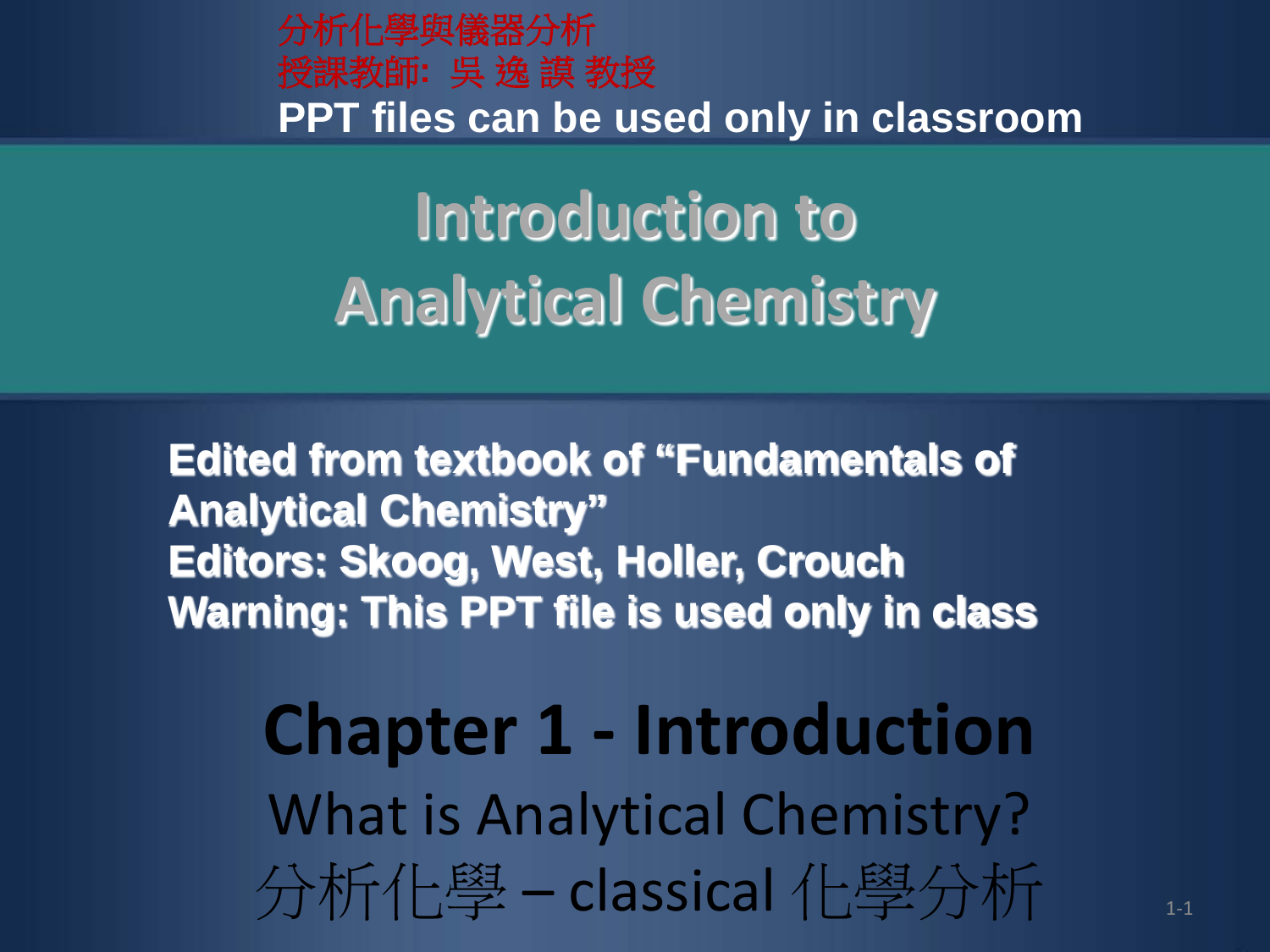

## **What is Analytical Chemistry?**

Analytical chemistry is a **measurement science** consisting of a set of powerful ideas and methods that are useful in all fields of science and medicine.

**More detailed definition of "analytical chemistry" is in following page:**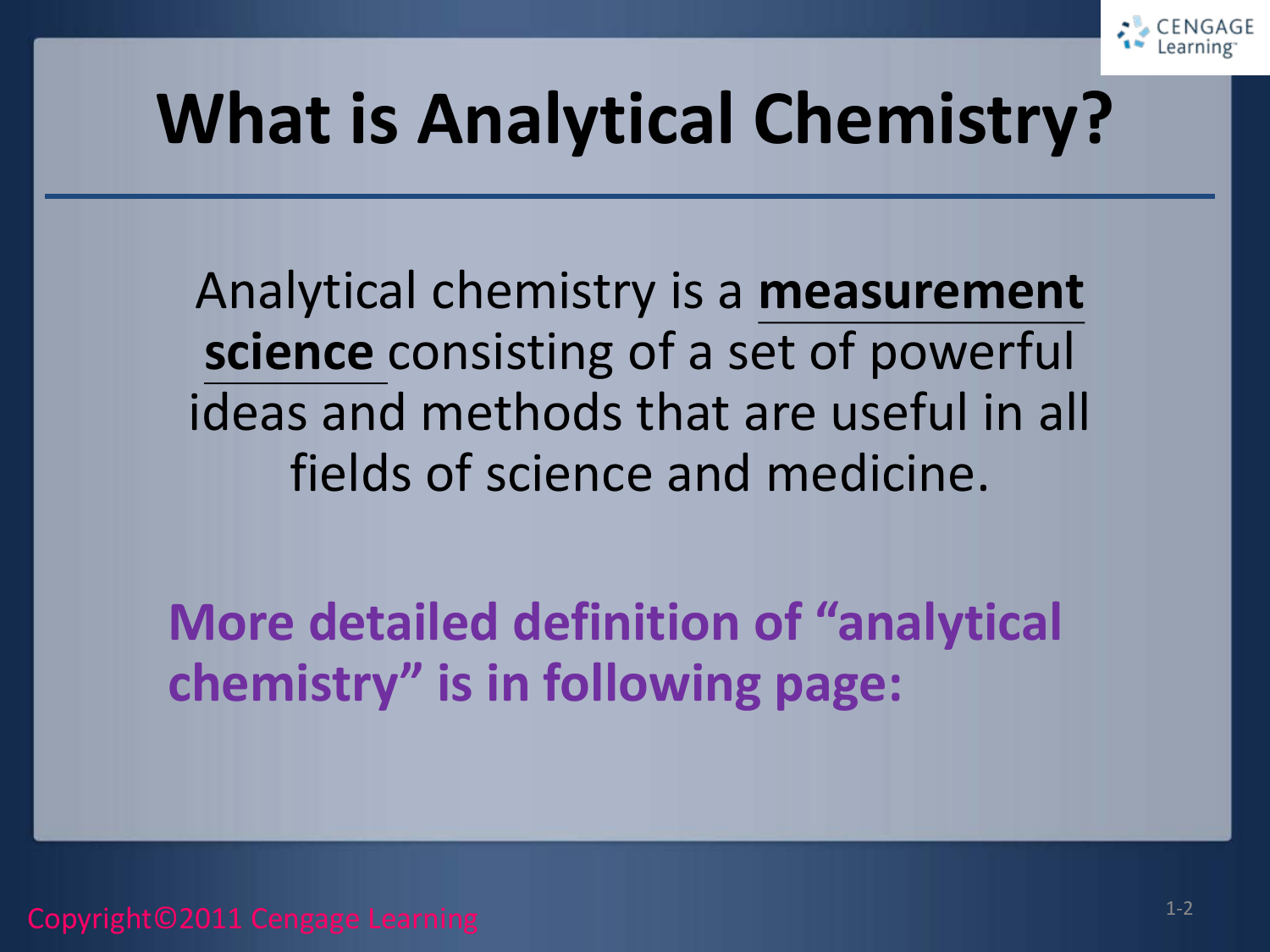

#### **Analytical chemistry**

**Analytical chemistry** is the study of the [separation](https://en.wikipedia.org/wiki/Separation_process), identification, and [quantification](https://en.wikipedia.org/wiki/Quantification_(science)) of the [chemical](https://en.wikipedia.org/wiki/Chemical) components of natural and artificial materials[.\[1\]](https://en.wikipedia.org/wiki/Analytical_chemistry#cite_note-isbn0-03-005938-0-1) [Qualitative analysis](https://en.wikipedia.org/wiki/Qualitative_inorganic_analysis) gives an indication of the identity of the [chemical species](https://en.wikipedia.org/wiki/Chemical_species) in the sample, and [quantitative analysis](https://en.wikipedia.org/wiki/Quantitative_analysis_(chemistry)) determines the amount of certain components in the substance.

The separation of components is often performed prior to analysis.

Analytical methods can be separated into **classical and instrumental**. [\[2\]](https://en.wikipedia.org/wiki/Analytical_chemistry#cite_note-isbn0-03-002078-6-2)

**Classical methods** (also known as **[wet chemistry](https://en.wikipedia.org/wiki/Wet_chemistry) methods**) use separations such as [precipitation,](https://en.wikipedia.org/wiki/Precipitation_(chemistry)) [extraction,](https://en.wikipedia.org/wiki/Extraction_(chemistry)) and [distillation](https://en.wikipedia.org/wiki/Distillation) and qualitative analysis by color, odor, or melting point. Classical quantitative analysis is achieved by measurement of weight or volume. [Note: It is called "wet chemistry" since most analyzing is done in the liquid phase.]

**Instrumental methods** use an apparatus to measure physical quantities of the analyte such as [light absorption,](https://en.wikipedia.org/wiki/Absorption_(electromagnetic_radiation)) [fluorescence,](https://en.wikipedia.org/wiki/Fluorescence) or [conductivity.](https://en.wikipedia.org/wiki/Electrical_conductivity)

The separation of materials is accomplished using [chromatography,](https://en.wikipedia.org/wiki/Chromatography) [electrophoresis](https://en.wikipedia.org/wiki/Electrophoresis) or [field flow fractionation](https://en.wikipedia.org/wiki/Field_flow_fractionation) methods.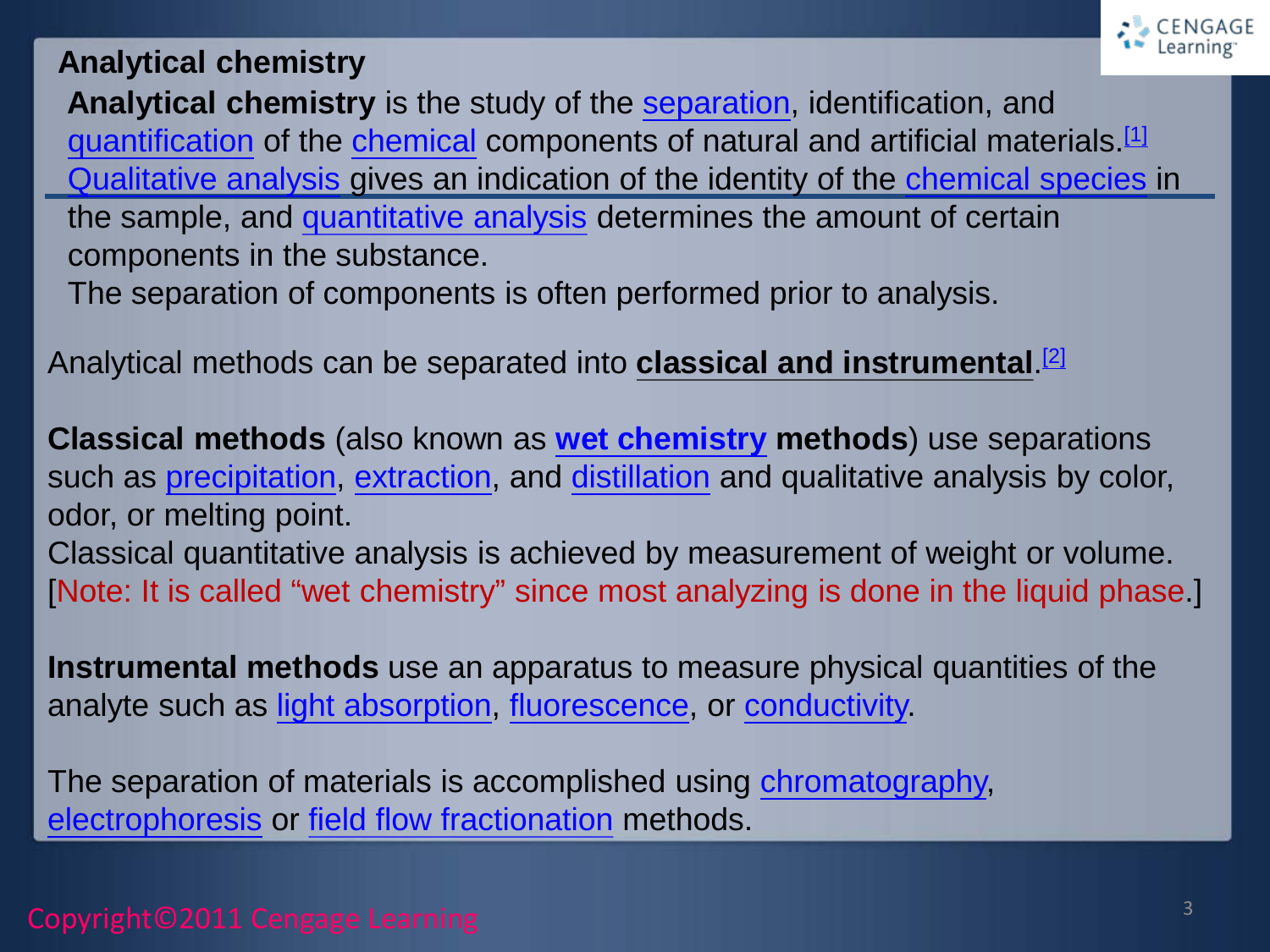

# **Qualitative Analysis** *vs.*  **Quantitative Analysis**

- **Qualitative** analysis reveals the identity of the elements and compounds in a sample.
- **Quantitative** analysis indicates the amount of each substance in a sample.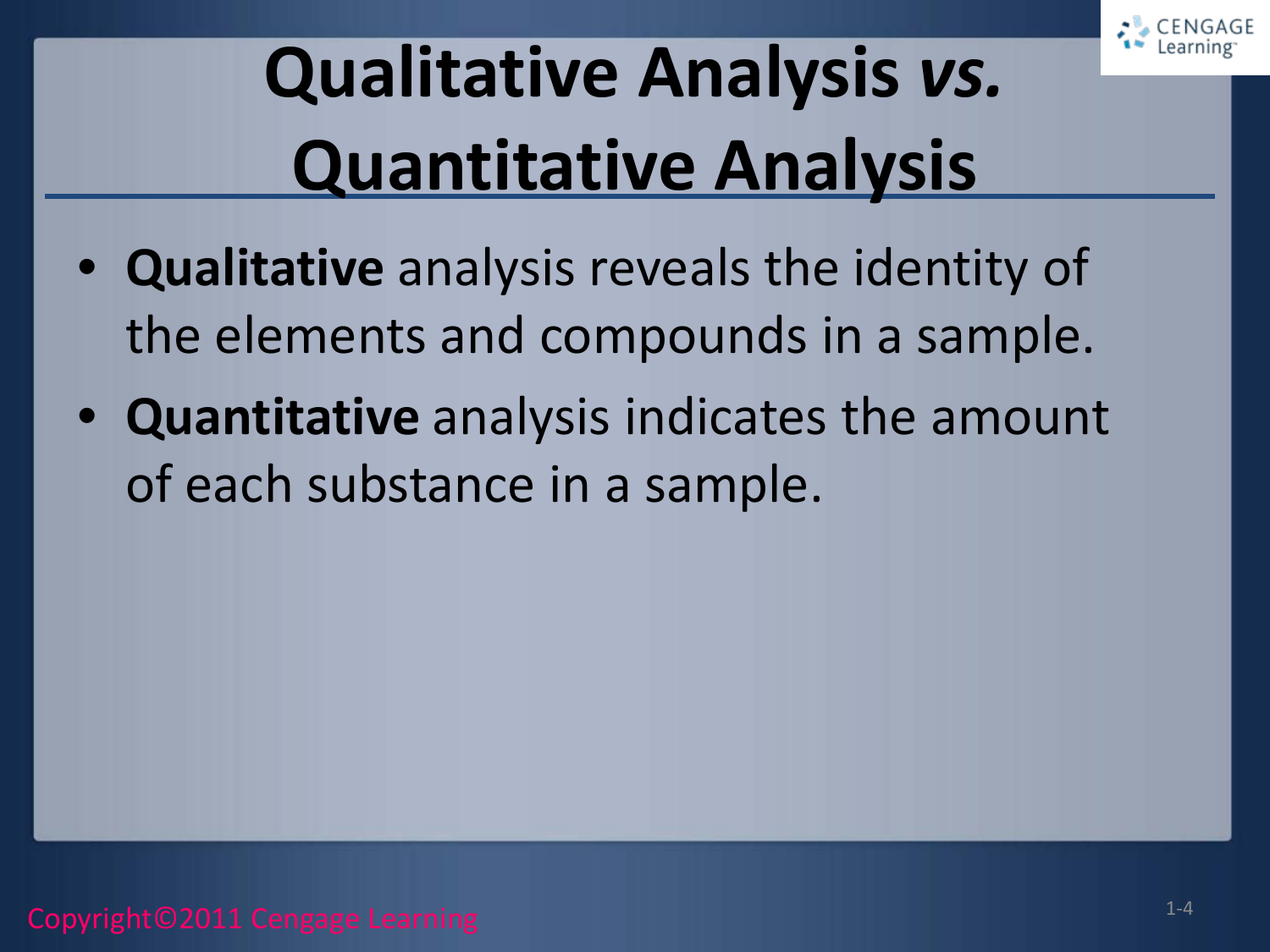

#### **Qualitative analysis**

A qualitative analysis determines the presence or absence of a particular compound, but not the mass or concentration. By definition, qualitative analyses do not measure quantity.

#### **Chemical tests**

There are numerous qualitative chemical tests, for example, the [acid test](https://en.wikipedia.org/wiki/Acid_test_(gold)) for [gold](https://en.wikipedia.org/wiki/Gold) and the [Kastle-Meyer test](https://en.wikipedia.org/wiki/Kastle-Meyer_test) for the presence of [blood.](https://en.wikipedia.org/wiki/Blood)





**Flame/color test Exame/color test Blood test** [Kastle-Meyer test](https://en.wikipedia.org/wiki/Kastle-Meyer_test) - A drop of phenolphthalin reagent is added to the sample.

> The presence of [copper](https://en.wikipedia.org/wiki/Copper) in this qualitative analysis is indicated by the bluish-green color of the flame. Yellow flame for Na.

#### Copyright©2011 Cengage Learning 1-5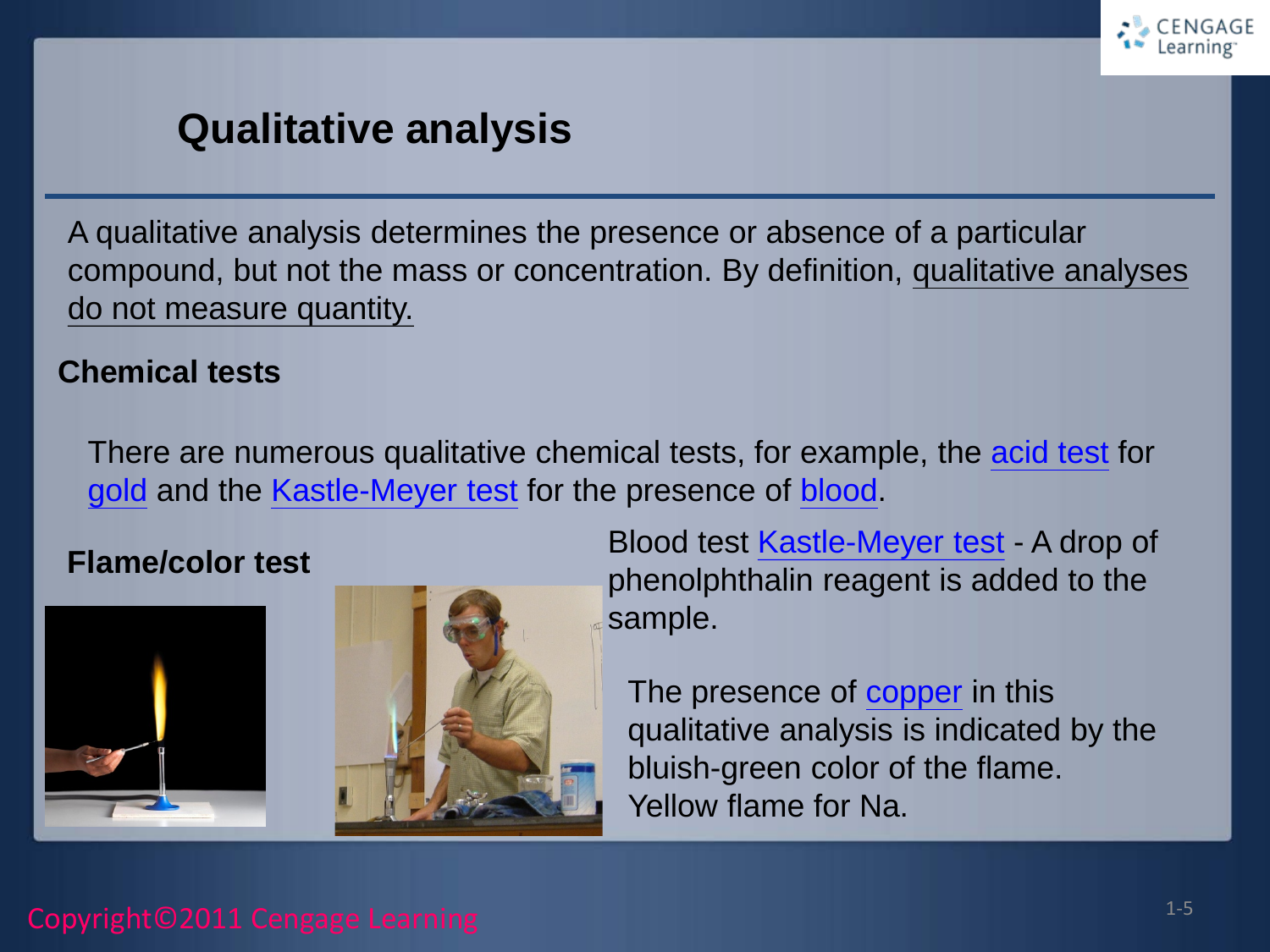### Analytical Chemistry vs. Instrumental Analysis

**Analytical chemistry** is the study of the [separation](http://en.wikipedia.org/wiki/Separation_process), identification, and [quantification](http://en.wikipedia.org/wiki/Quantification_(science)) of the [chemical](http://en.wikipedia.org/wiki/Chemical) components of natural and artificial materials.[\[1\]](http://en.wikipedia.org/wiki/Analytical_chemistry#cite_note-isbn0-03-005938-0-1) [Qualitative analysis](http://en.wikipedia.org/wiki/Qualitative_inorganic_analysis) gives an indication of the identity of the [chemical species](http://en.wikipedia.org/wiki/Chemical_species) in the sample, and [quantitative analysis](http://en.wikipedia.org/wiki/Quantitative_analysis_(chemistry)) determines the amount of certain components in the substance.

The separation of components is often performed prior to analysis.

Classical quantitative analysis is achieved by measurement of weight or volume. Instrumental methods use an apparatus to measure physical quantities of the analyte such as [light absorption](http://en.wikipedia.org/wiki/Absorption_(electromagnetic_radiation)), [fluorescence](http://en.wikipedia.org/wiki/Fluorescence), or [conductivity.](http://en.wikipedia.org/wiki/Electrical_conductivity) The separation of materials is accomplished using [chromatography,](http://en.wikipedia.org/wiki/Chromatography) [electrophoresis](http://en.wikipedia.org/wiki/Electrophoresis) or [field flow fractionation](http://en.wikipedia.org/wiki/Field_flow_fractionation) methods.

**[Analytical chemistry is also focused on improvements in experimental](http://en.wikipedia.org/wiki/Experimental_design)  design, [chemometrics,](http://en.wikipedia.org/wiki/Chemometrics) and the creation of new measurement tools to provide better chemical information.**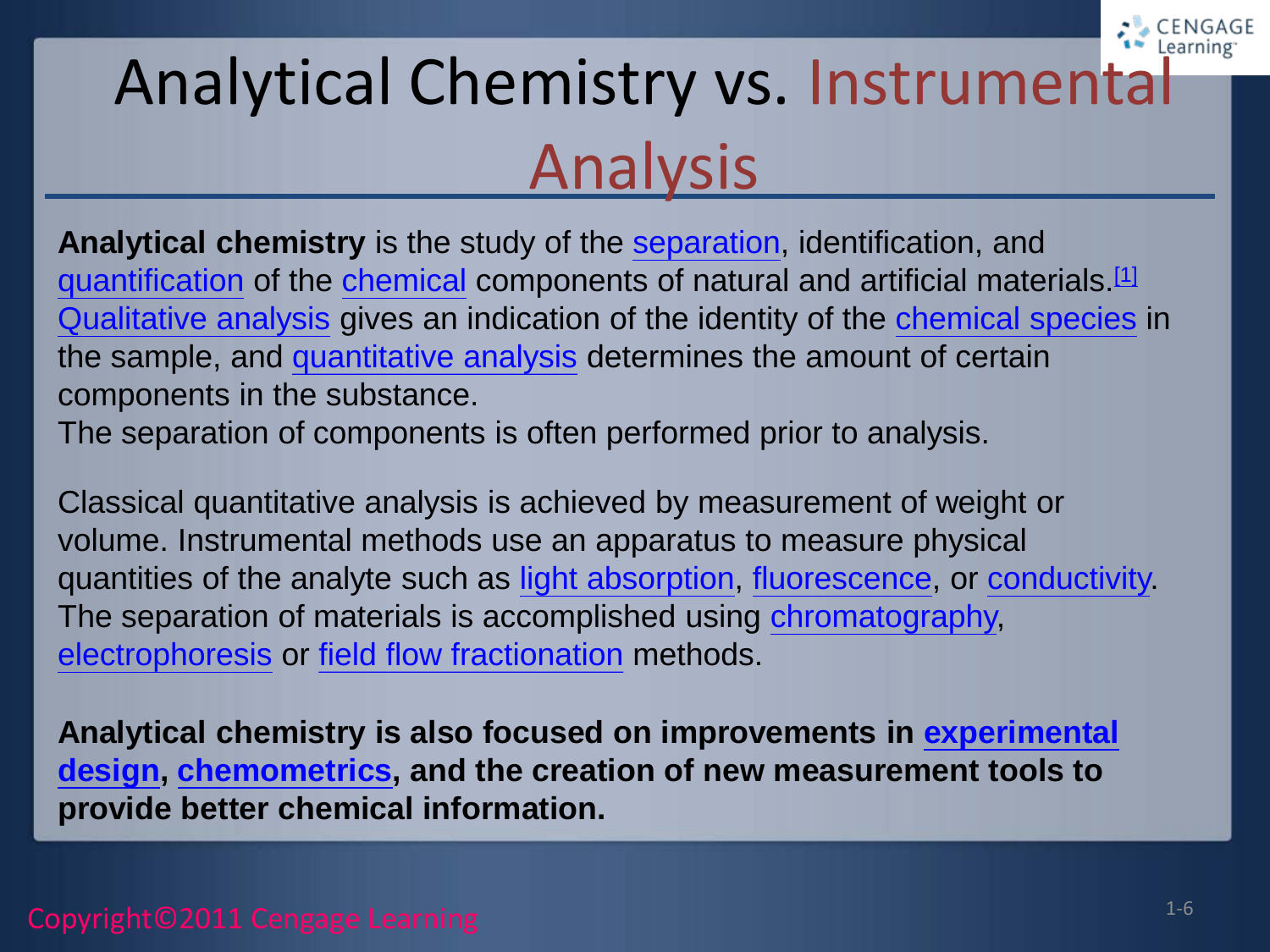

Classical Analytical Chem.  $\rightarrow$  Modern Instrumentation

Although modern analytical chemistry is dominated by sophisticated instrumentation, the roots of analytical chemistry and some of the principles used in modern instruments are from traditional techniques many of which are still used today.

These techniques (traditional) also tend to form the backbone of most undergraduate analytical chemistry educational labs.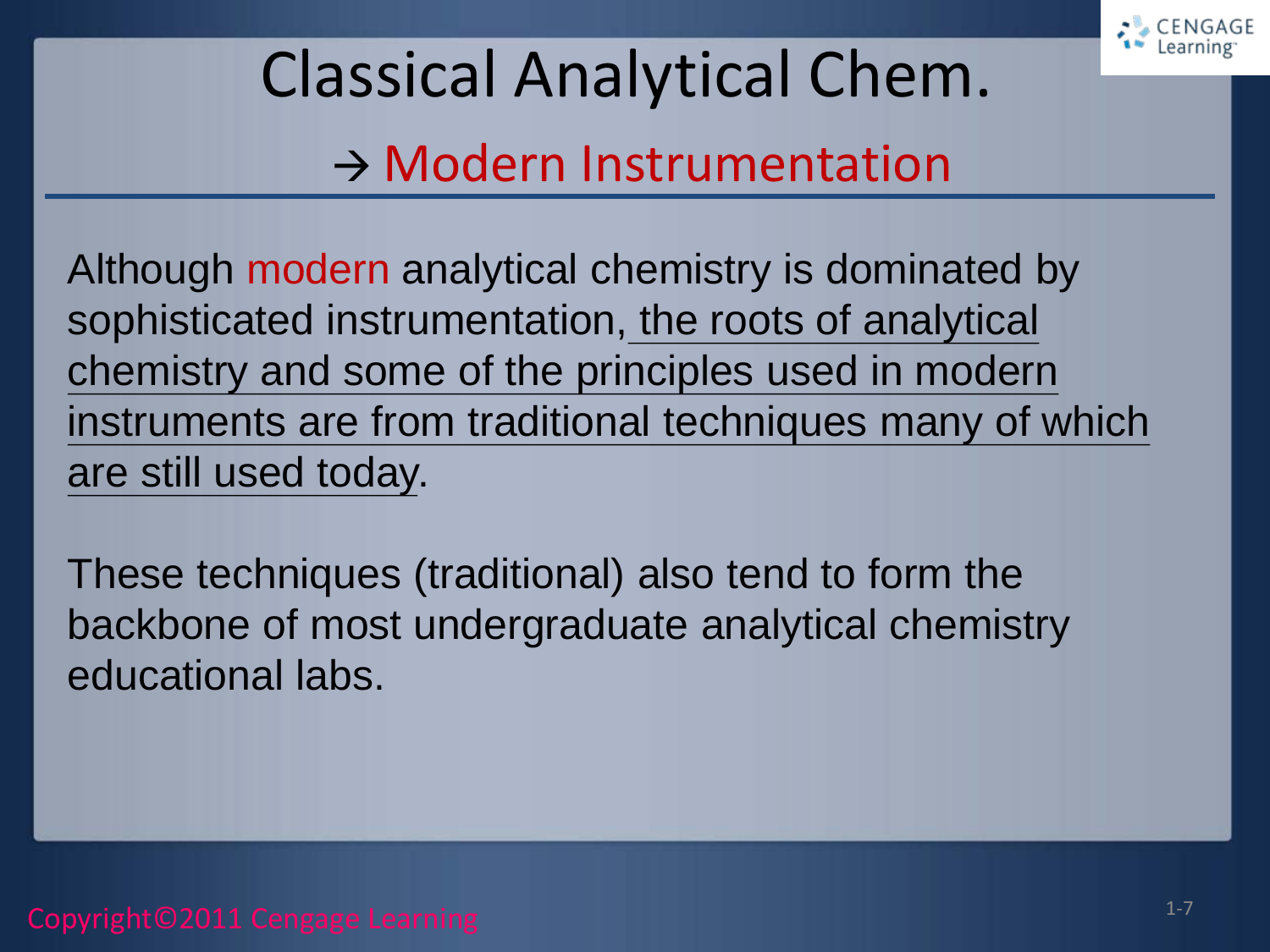

#### **1A The Role of Analytical Chemistry**

- Analytical chemistry is applied throughout **industry, medicine, and all the science**s.
- Quantitative analytical measurements also play a vital role in **chemistry, biochemistry, biology, geology, physics, and the other sciences**.
- Many scientists devote much time in the laboratory gathering quantitative information about systems that are important and interesting to them.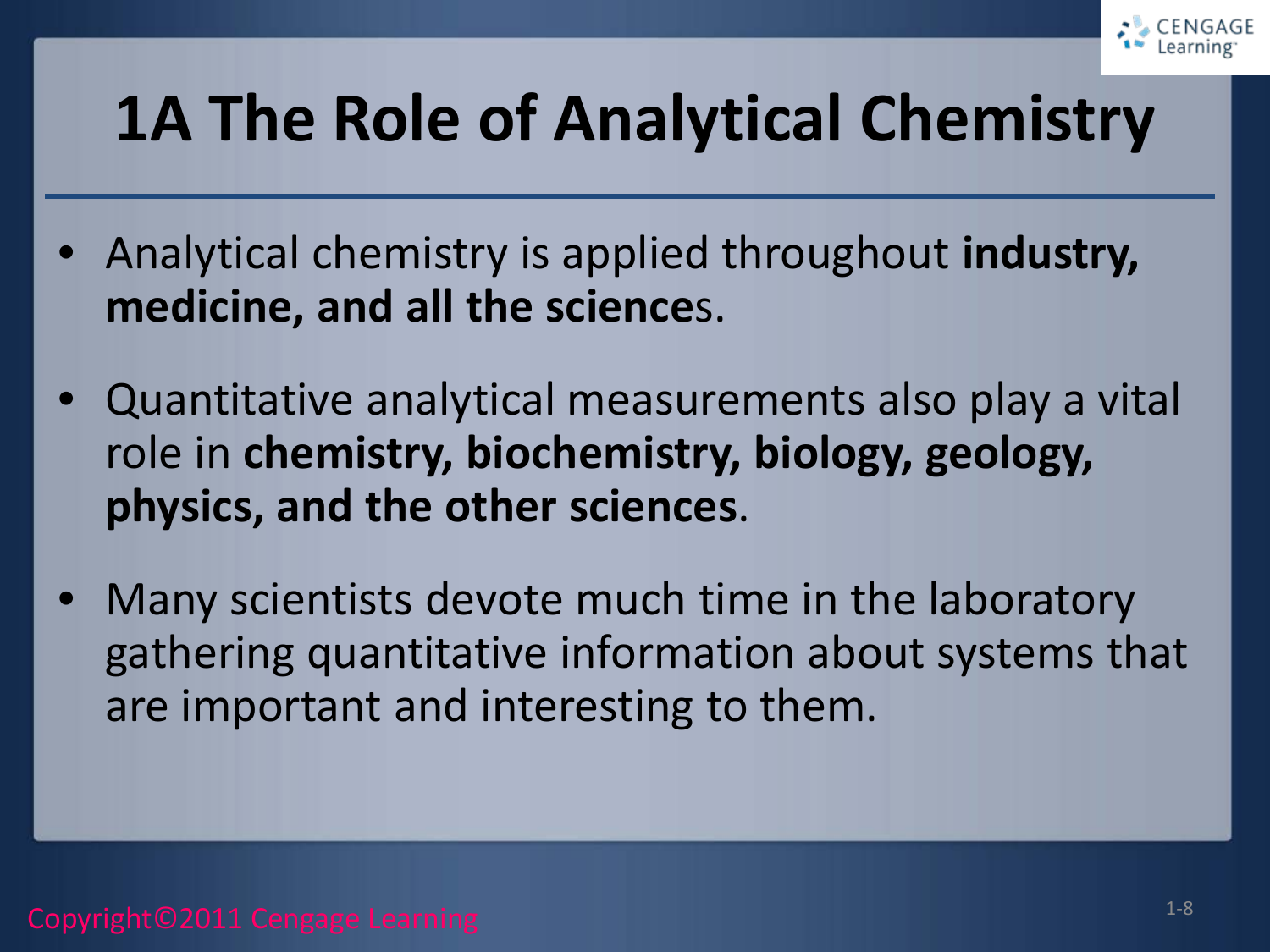

#### **1A The Role of Analytical Chemistry**



#### **Figure 1-1**

The relationship between analytical chemistry, other branches of chemistry, and the other sciences. The central location of analytical chemistry in the diagram signifies its importance and the breadth of its interactions with many other disciplines.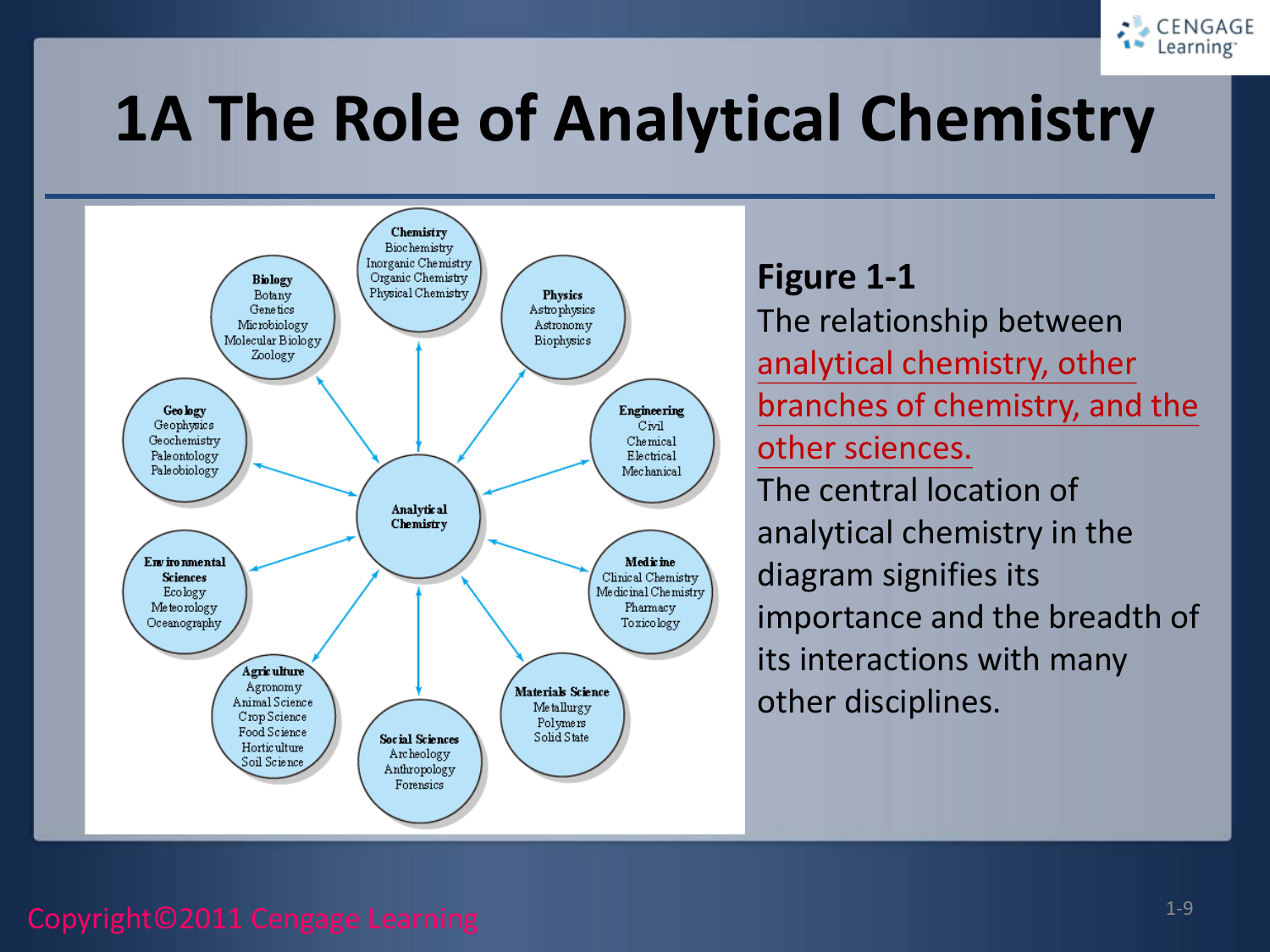

# **1B Classifying Quantitative Analytical Methods**

The results of a typical quantitative analysis are computed from two measurements:

1. One is the mass or the volume of sample to be analyzed.

2. The second is the measurement of some quantity that is proportional to the amount of analyte in the sample, such as mass, volume, intensity of light, or electrical charge.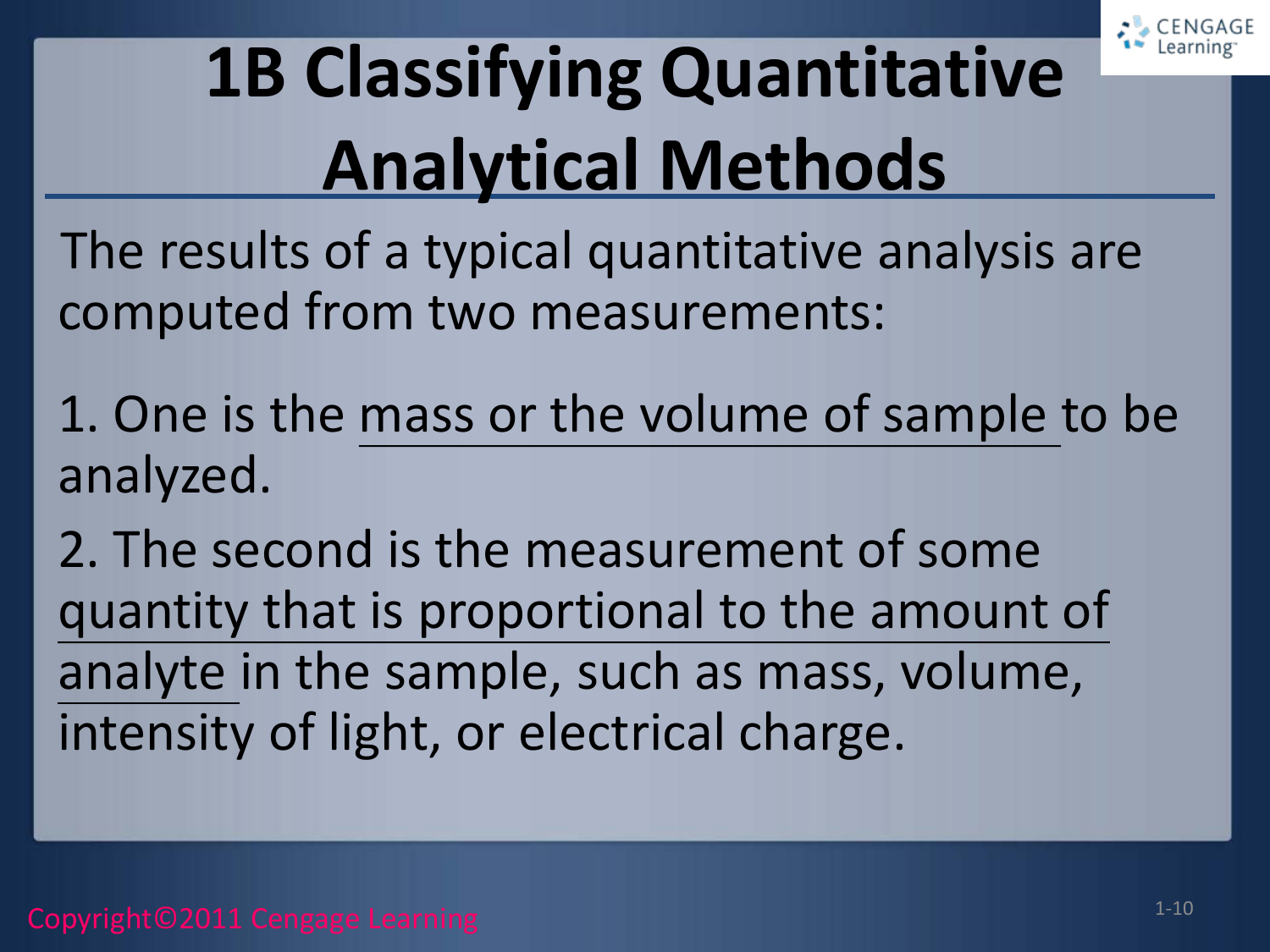

# **1B Classifying Quantitative Analytical Methods**

We classify analytical methods (quantitative) according to the nature of this final measurement.

- **1. Gravimetric methods** determine the mass of the analyte or some compound chemically related to it.
- **2. Volumetric method** determines the volume of a solution containing sufficient reagent to react completely with the analyte.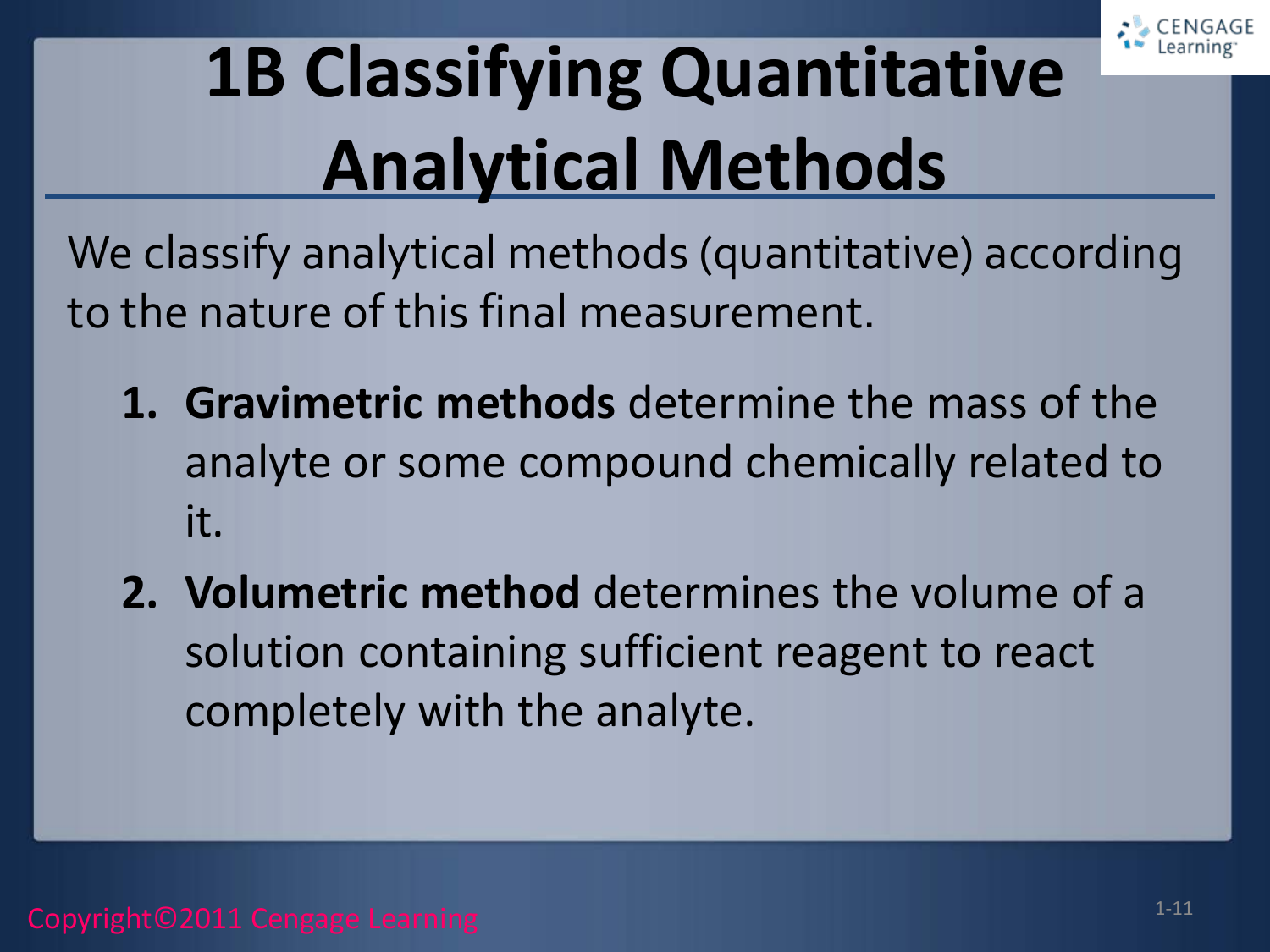

# **1B Classifying Quantitative Analytical Methods (cont.)**

- 3. Electroanalytical methods involve the measurement of such electrical properties as **voltage, current, resistance**, and quantity of electrical charge.
- 4. Spectroscopic methods are based on measurement of the interaction between **electromagnetic radiation and analyte atoms or molecules** or on the production of such radiation by analytes.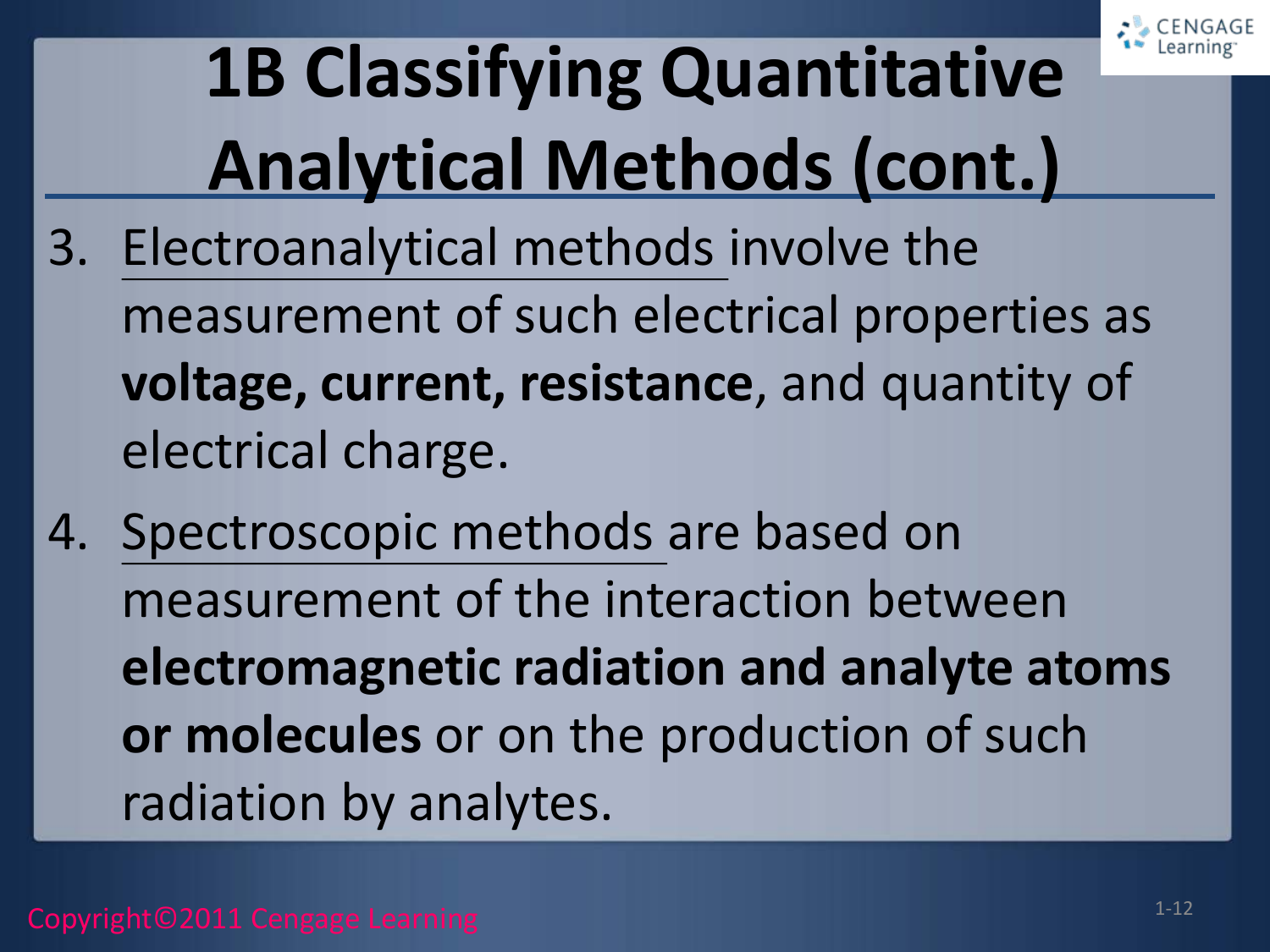

# **1B Classifying Quantitative Analytical Methods (cont.)**

#### Miscellaneous methods:

- mass-to-charge ratio
- rate of radioactive decay
- heat of reaction
- rate of reaction
- sample thermal conductivity
- optical activity
- refractive index.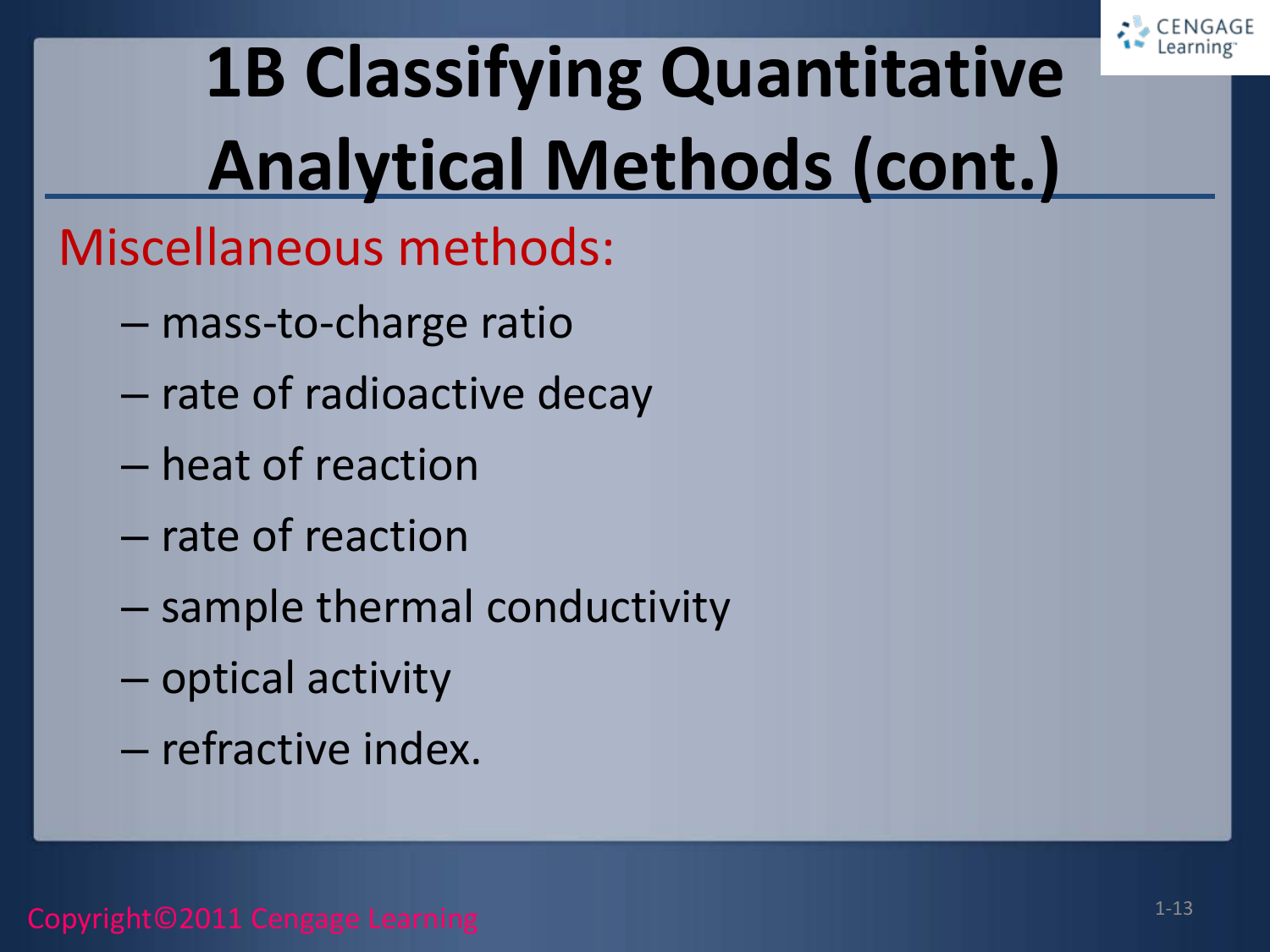

#### **Flow Diagram Showing the Steps in a Quantitative Analysis**

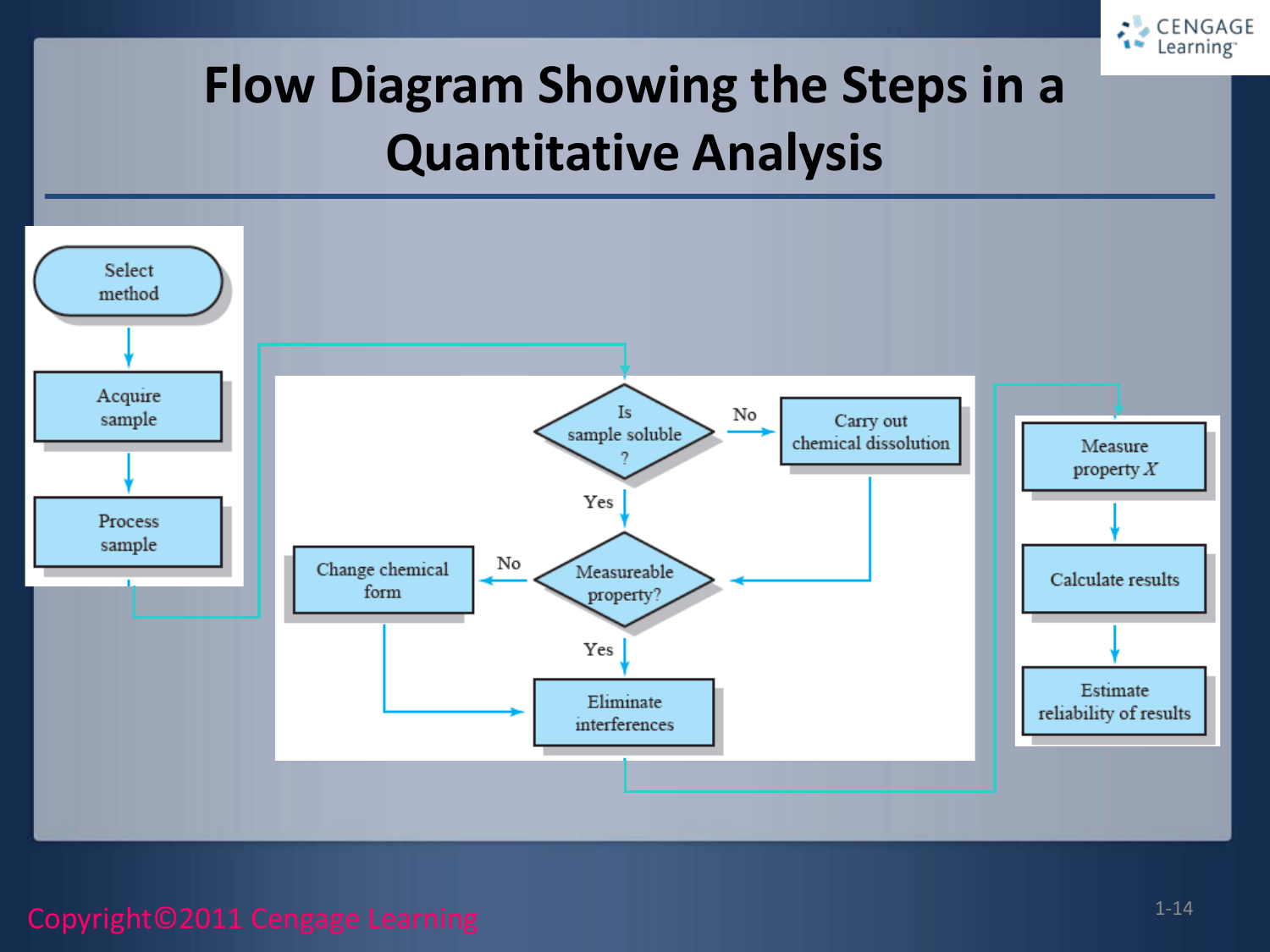

# **1C-1 Picking a Method**

- One of the first questions to be considered in the selection process is the level of accuracy required.
- A second consideration related to economic factors is the number of samples to be analyzed.
- The complexity of the sample and the number of components in the sample always influence the choice of method to some degree.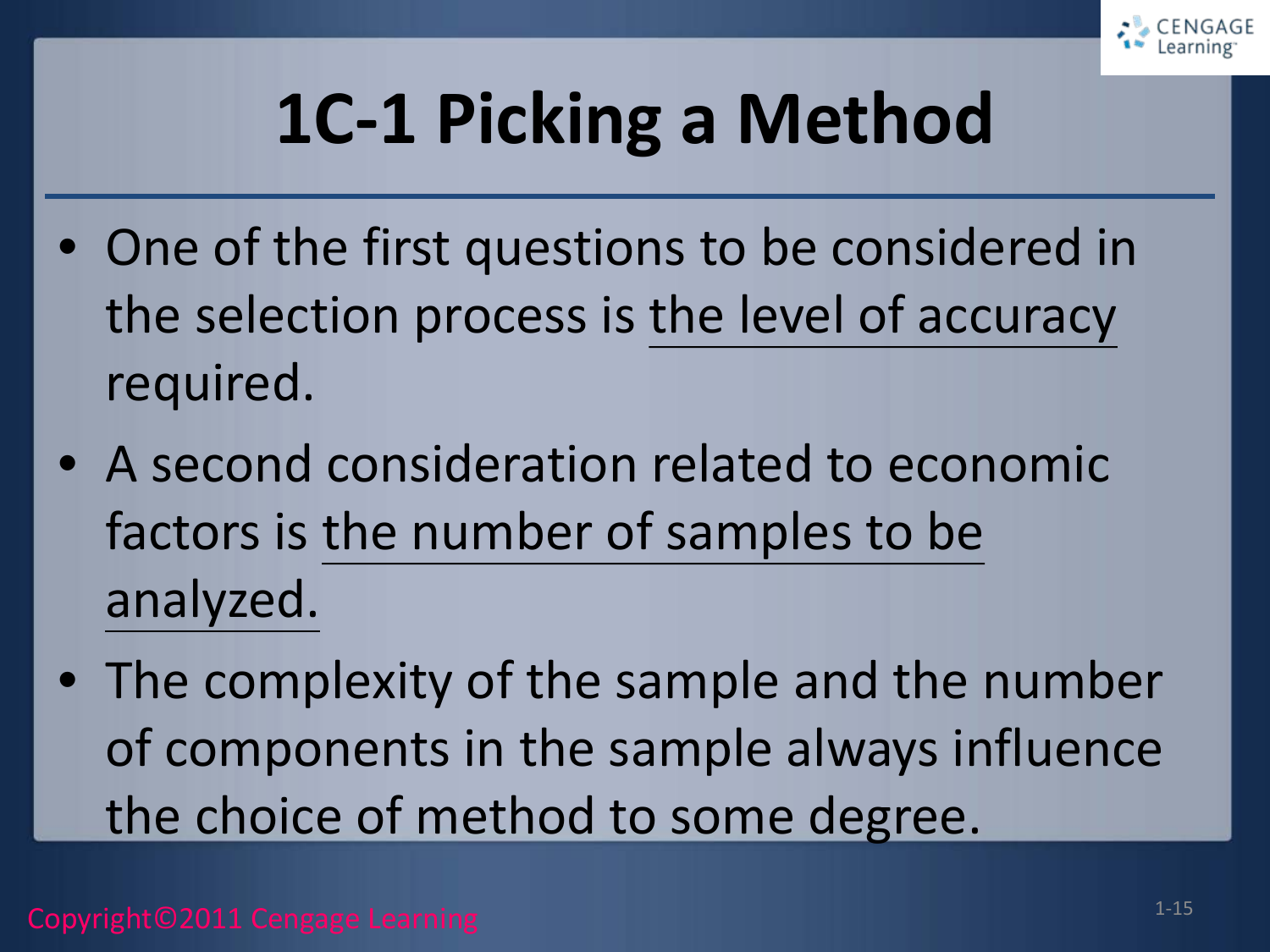

# **1C-2 Acquiring the Sample**

- Sampling involves obtaining a small mass of a material whose composition accurately represents the bulk of the material being sampled.
- Sampling is frequently the most difficult step in an analysis and the source of greatest error.  $\rightarrow$  The final results of an analysis will never be any more reliable than the reliability of the sampling step.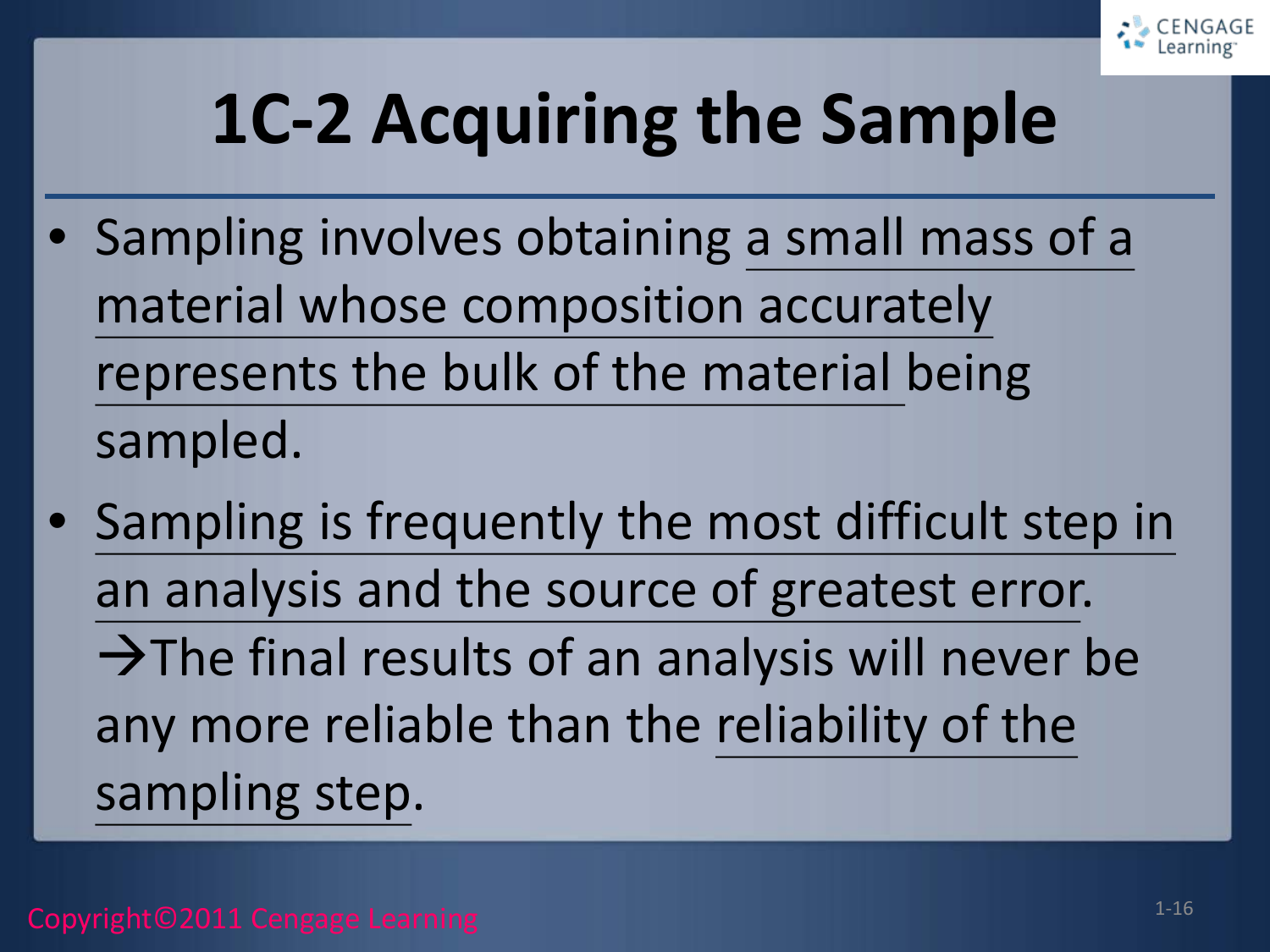

# **1C-2 Acquiring the Sample**

- A material is *heterogeneous* if its constituent parts can be distinguished visually or with the aid of a microscope.
- An *assay (*化驗,分析) is the process of determining how much of a given sample is the material indicated by its name.
- We *analyze* **samples** and we determine *substances.*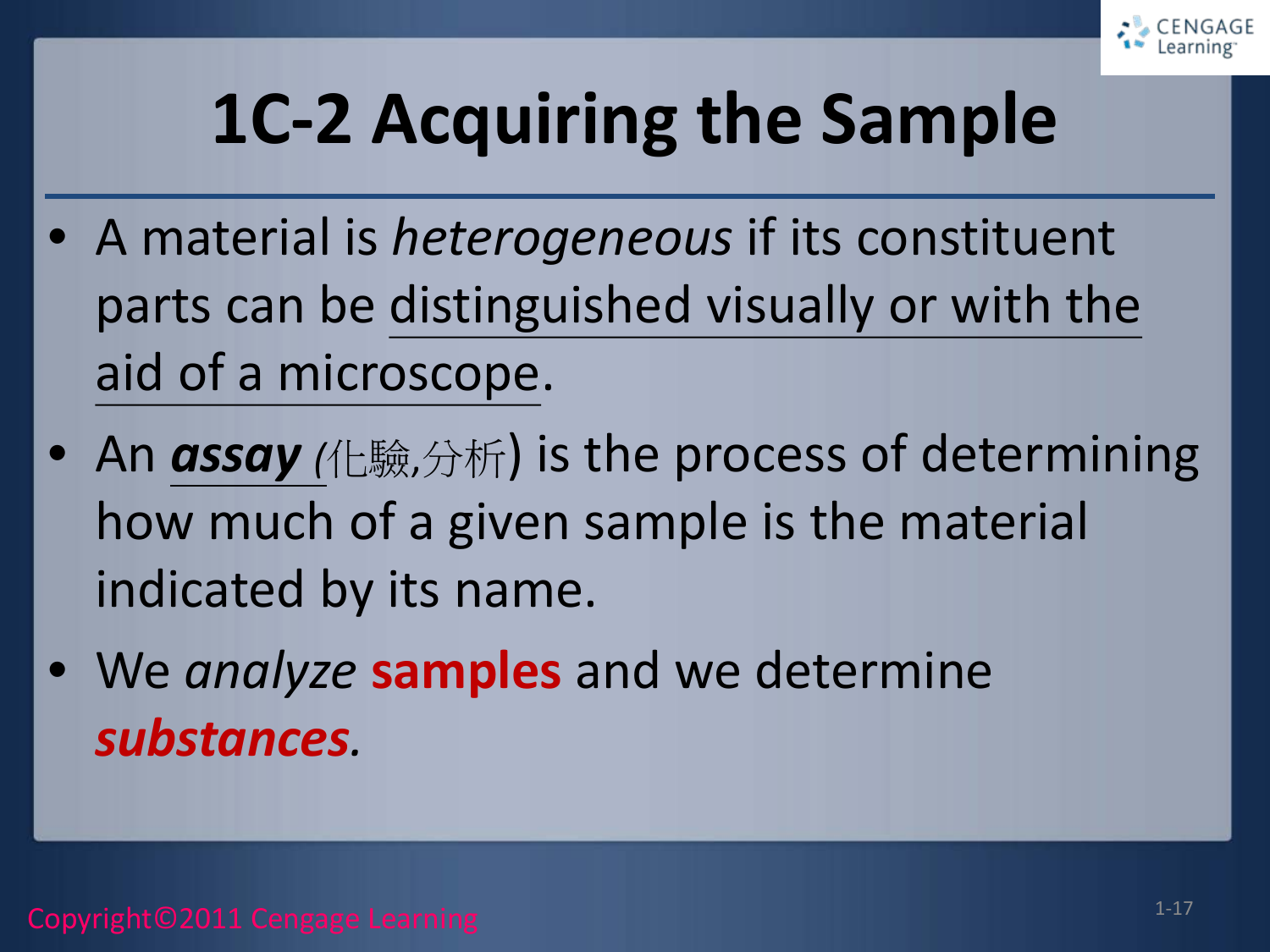

- Under certain circumstances, no sample processing is required prior to the measurement step.
- **Under most circumstances**, we must process the sample in any of a variety of different ways.
- The first step in processing the sample is often the preparation of a laboratory sample.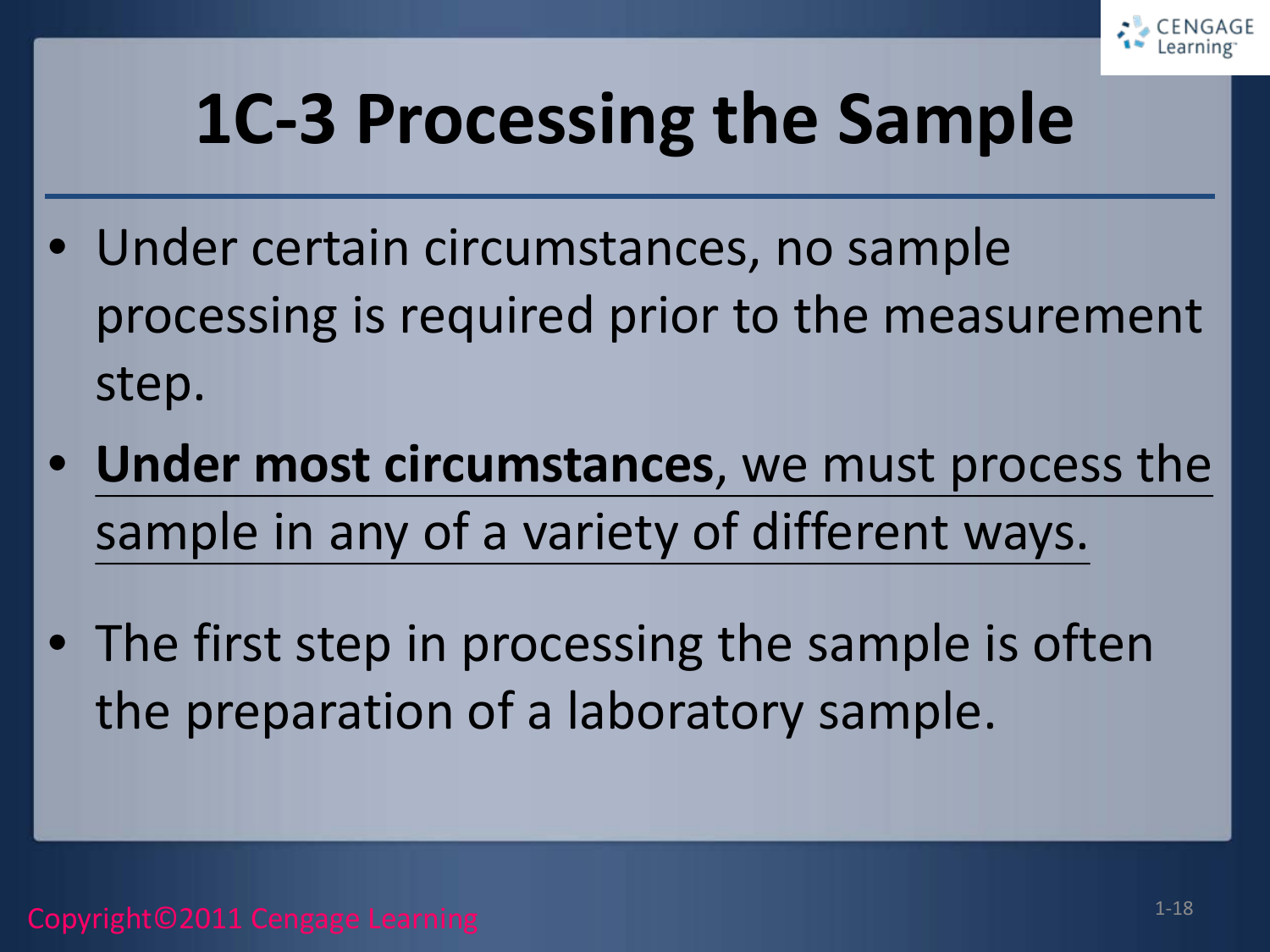

- Preparing a Laboratory Sample
	- A solid sample is ground, mixed to ensure homogeneity, and stored for various lengths of time before analysis begins.
	- Because any loss or gain of water changes the chemical composition of solids, it is a good idea to dry samples just before starting an analysis.
	- Alternatively, the moisture content of the sample can be determined at the time of the analysis in a separate analytical procedure.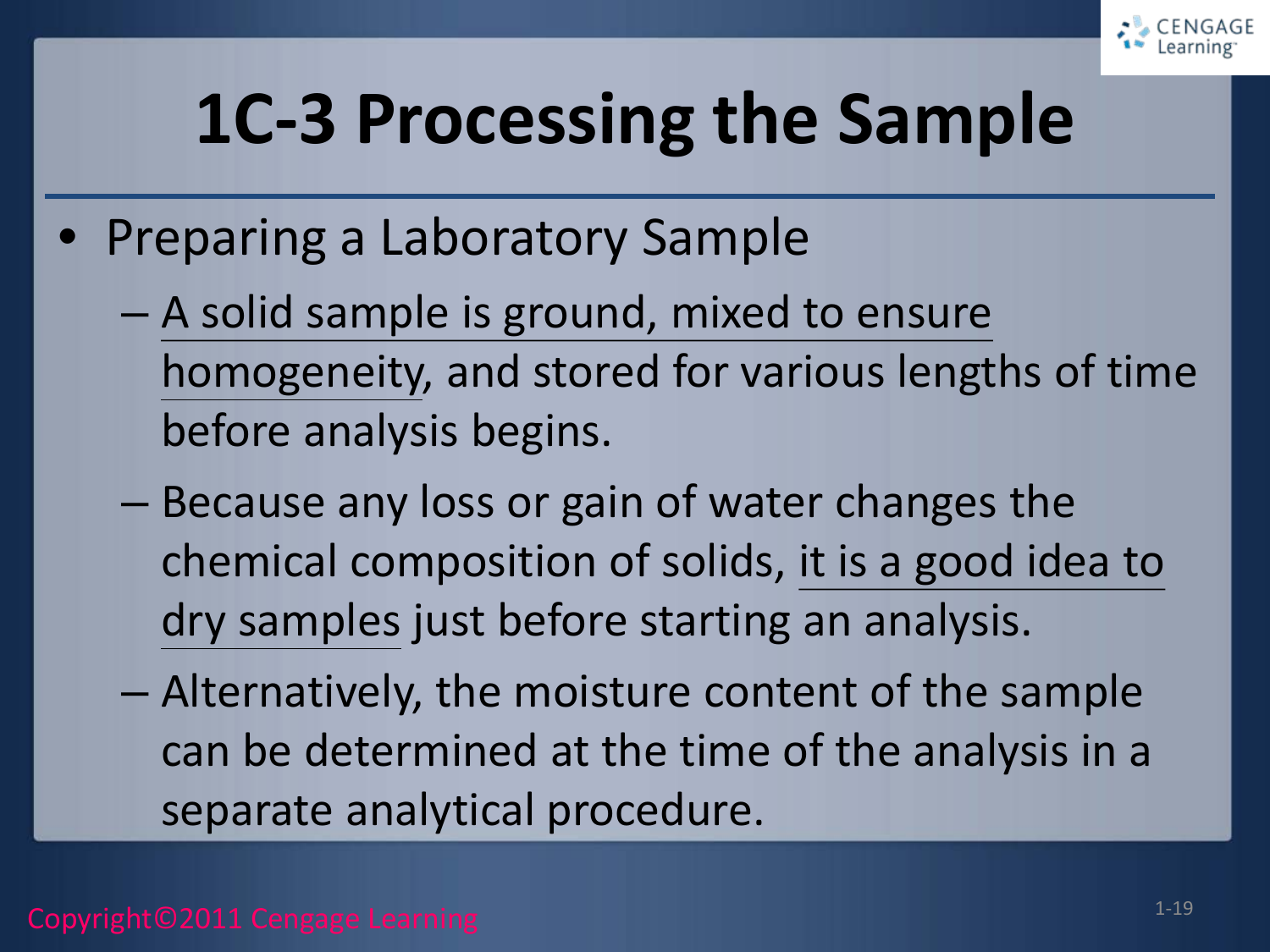

- Preparing a Laboratory Sample (Cont.)
	- Liquid samples are subject to solvent evaporation
	- If the analyte is a gas dissolved in a liquid, analyte must be kept inside a second **sealed container** to prevent contamination by atmospheric gases.
	- Extraordinary measures, including sample manipulation and measurement in an inert atmosphere, may be required to preserve the integrity of the sample.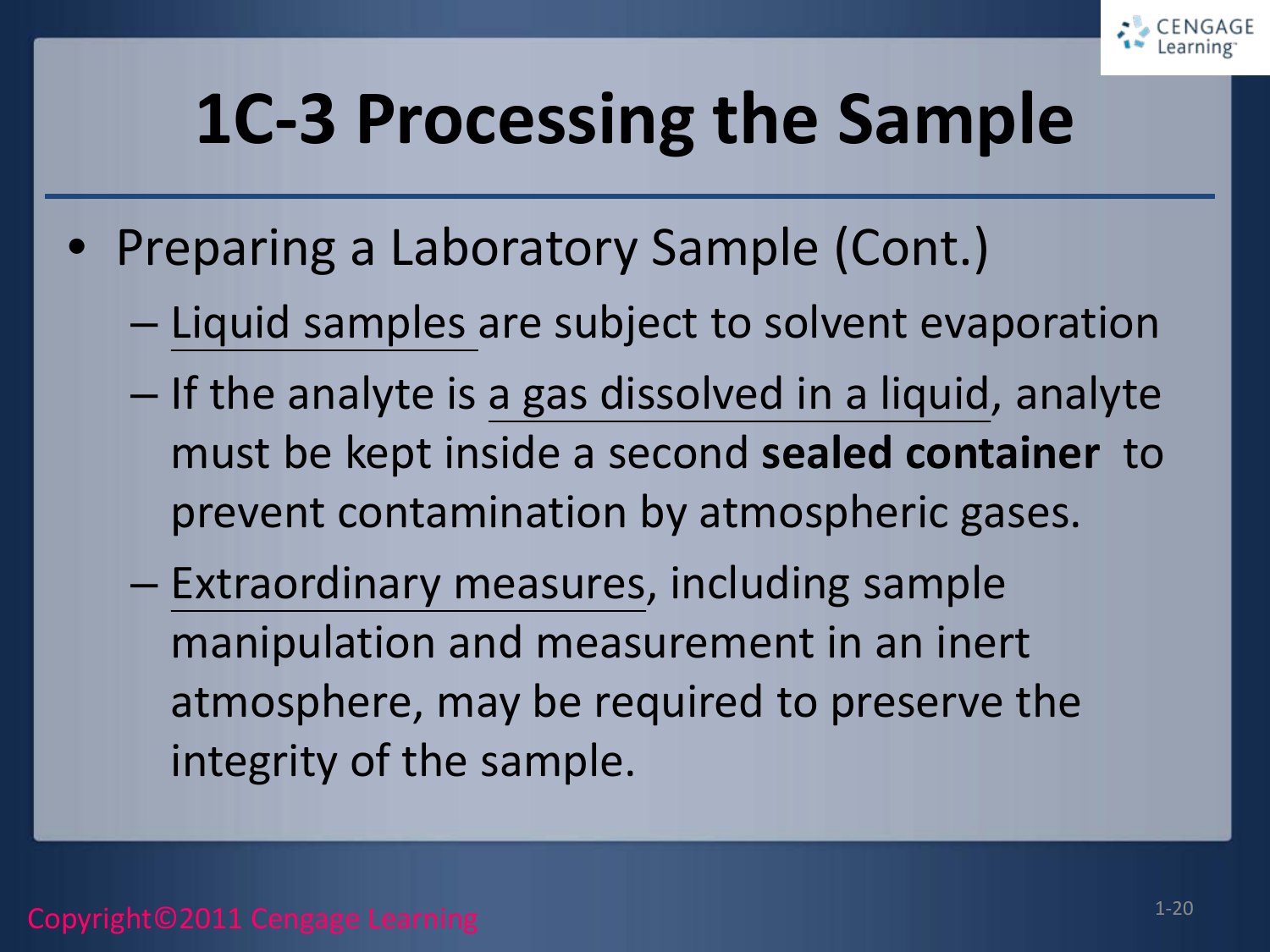

- **Replicate samples, or replicates**, are portions of a material of approximately the same size that are carried through an analytical procedure at the same time and in the same way.
- Replication improves the quality of the results and provides a measure of their reliability.
- Quantitative measurements on replicates are usually averaged, and various statistical tests are performed on the results to establish their reliability.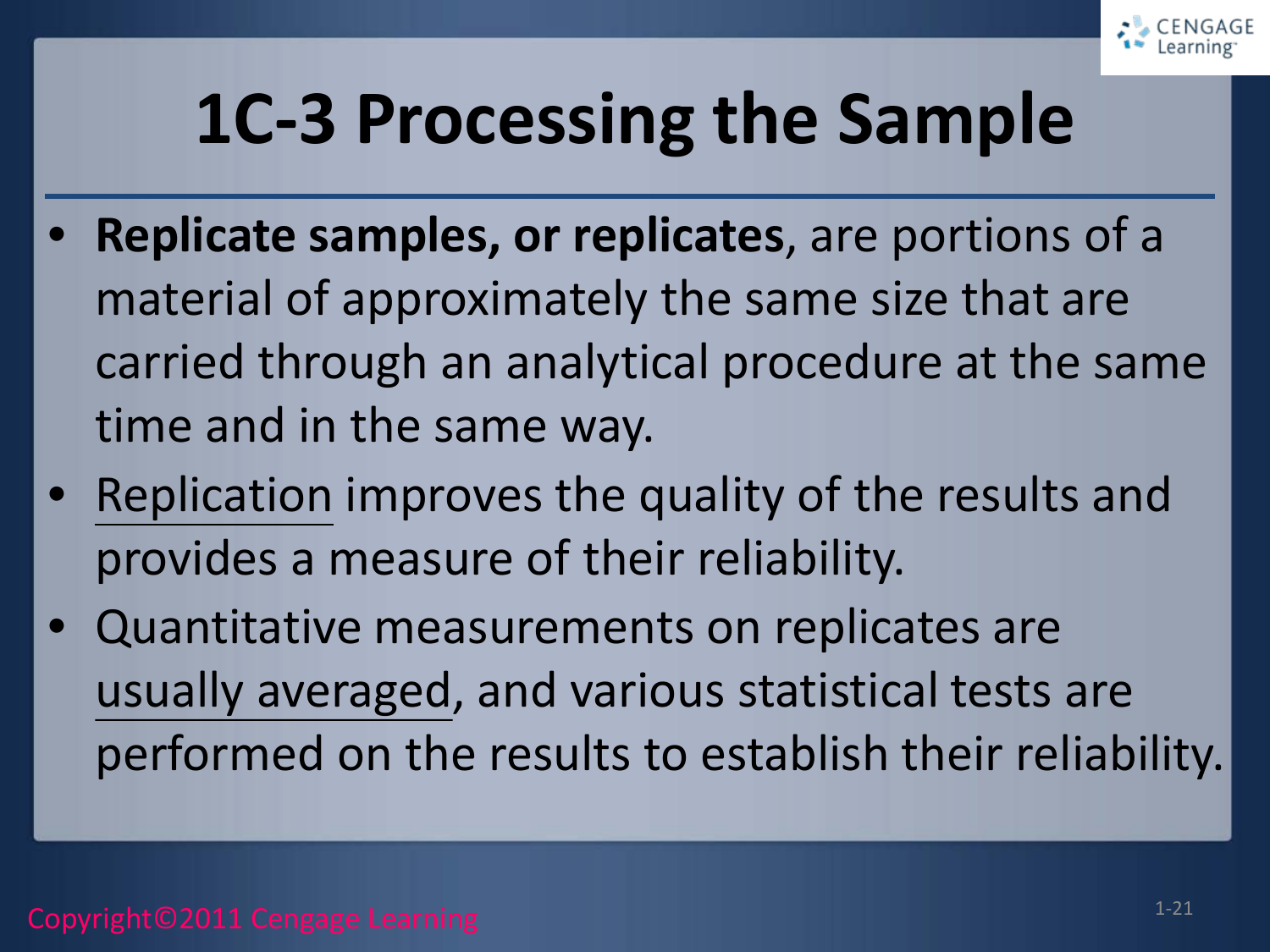

- Preparing **Solutions**: Physical and Chemical Changes
	- Ideally, the solvent should dissolve the entire sample, including the analyte, rapidly and completely.
	- The sample may require heating with aqueous solutions of strong acids, strong bases, oxidizing agents, reducing agents, or some combination of such reagents.
	- It may be necessary to ignite the sample in air or oxygen or perform a high-temperature fusion of the sample in the presence of various fluxes.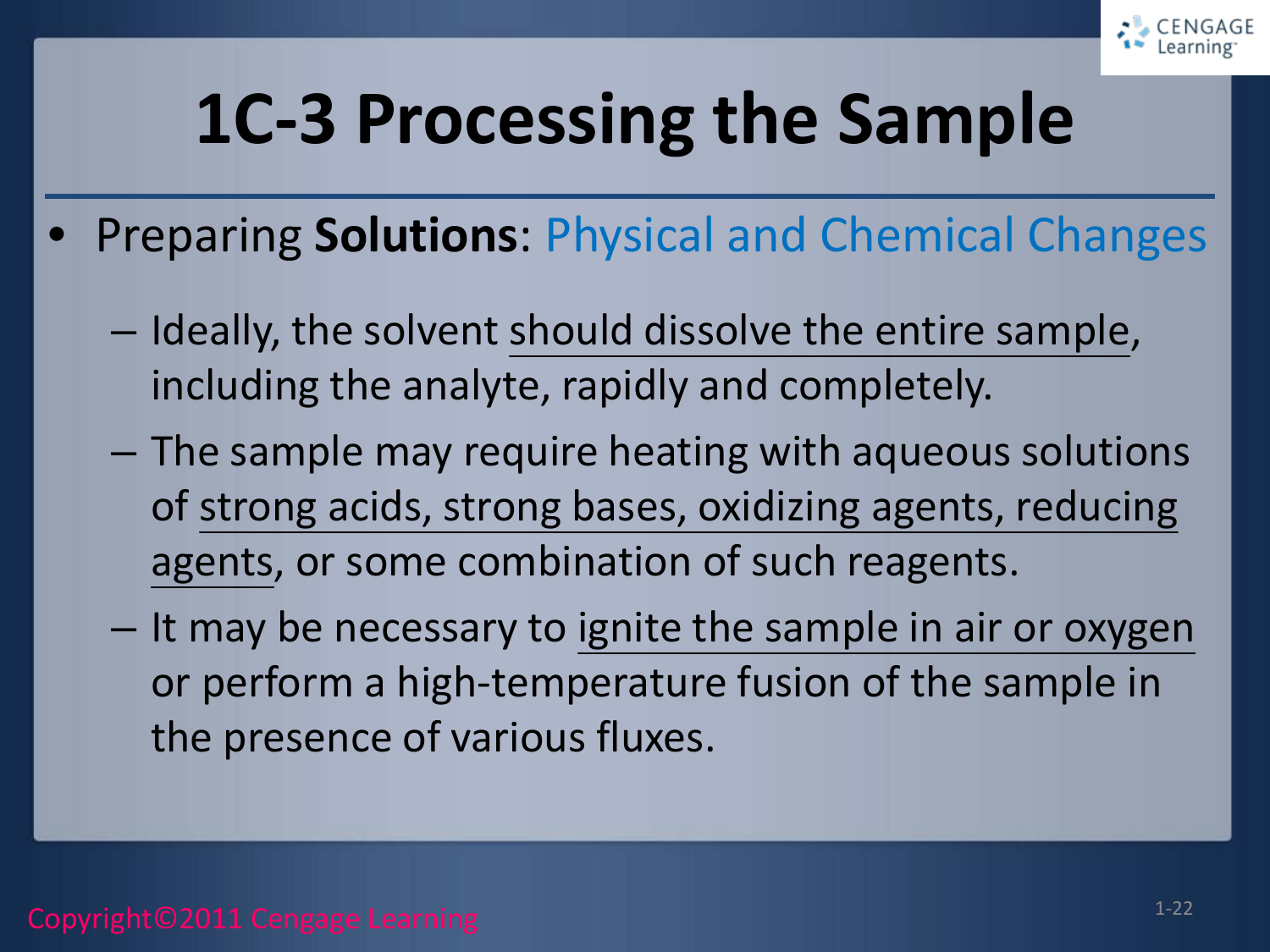

# **1C-4 Eliminating Interferences**

- Few chemical or physical properties of importance in chemical analysis are unique to a single chemical species.
- Species other than the analyte that affect the final measurement are called interferences, or interferents.
- An *interference* is a species that causes an error in an analysis by enhancing or attenuating (making smaller) the quantity being measured.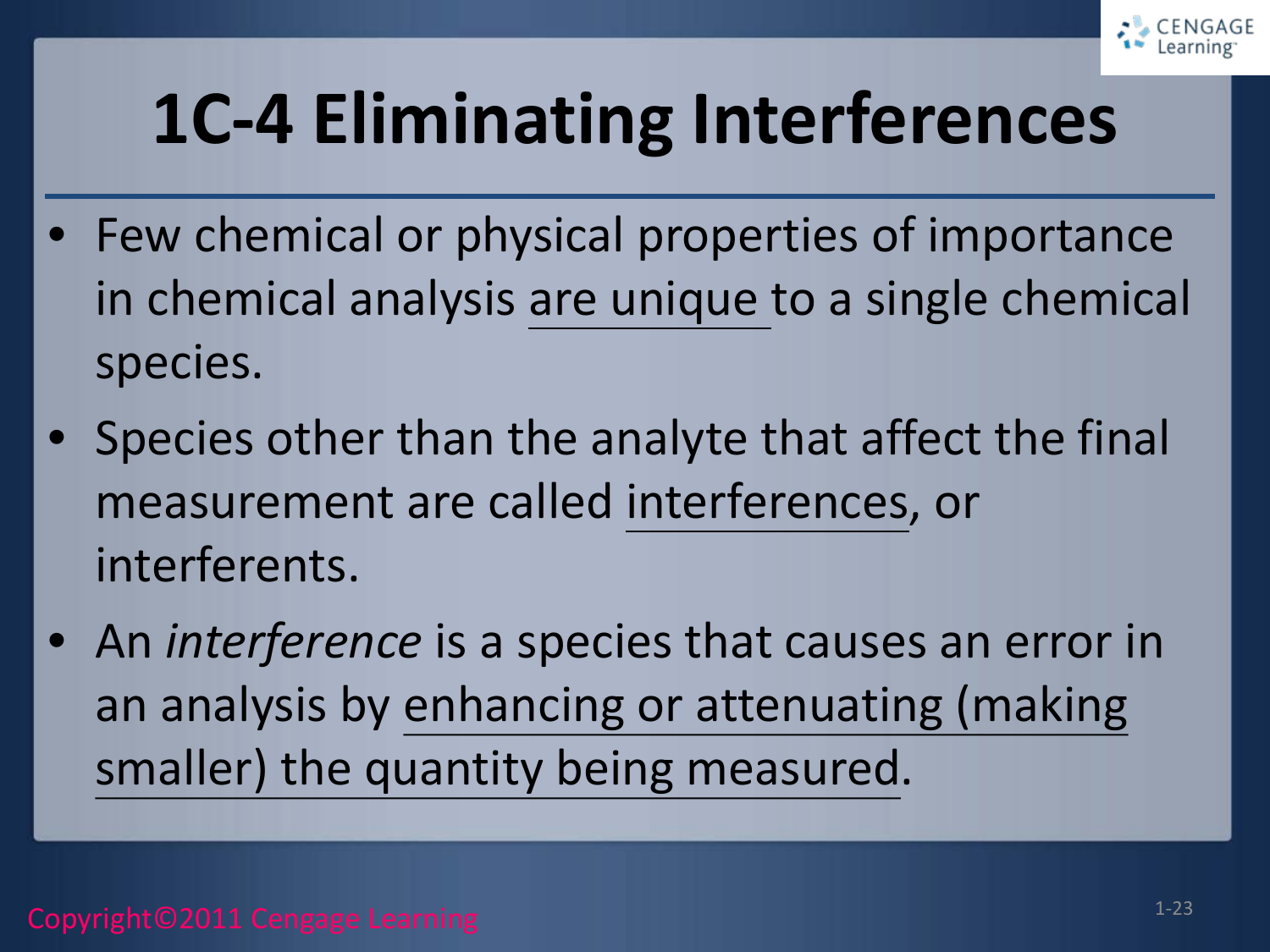

## **1C-4 Eliminating Interferences**

- Techniques or reactions that work for only one analyte are said to be *specific.* Techniques or reactions that apply for only a few analytes are *selective.*
- The *matrix,* or *sample matrix,* is all of the components in the sample containing an analyte. [note: In [chemical analysis,](https://en.wikipedia.org/wiki/Chemical_analysis) **matrix** refers to the components of a [sample](https://en.wikipedia.org/wiki/Sample_(material)) other than the analyte<sup>[1]</sup> of interest.]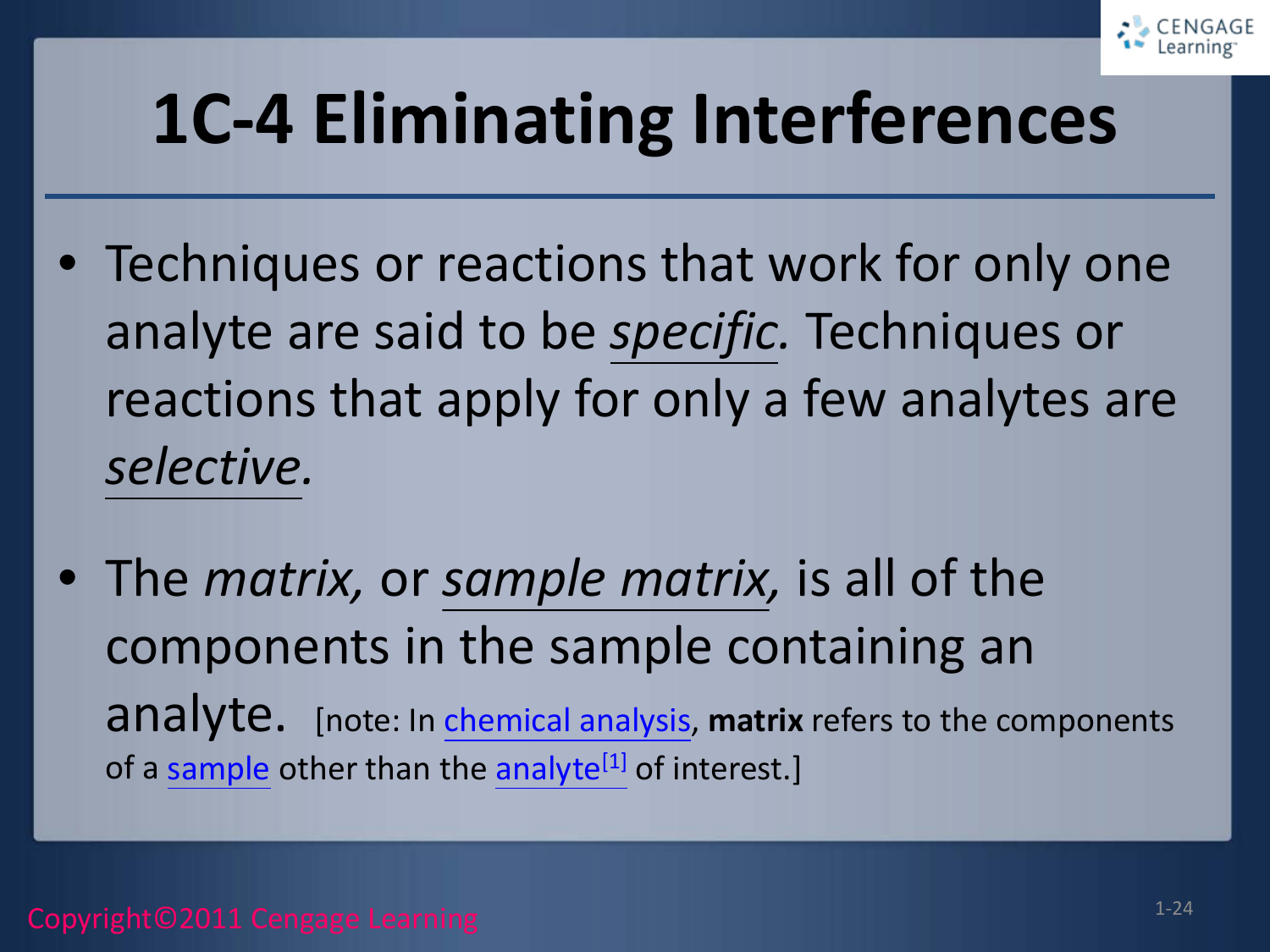

# **Remain Steps of A Typical Quantitative Analysis**

- **1C-5 Calibration and Measurement**
	- Ideally, the measurement of the property is directly proportional to the concentration.

$$
C_A = kX
$$

where *k* is a proportionality constant

#### • **1C-6 Calculating Results**

– Computing analyte concentrations are based on the raw experimental data collected in the measurement step, the characteristics of the measurement instruments, and the stoichiometry of the analytical reaction.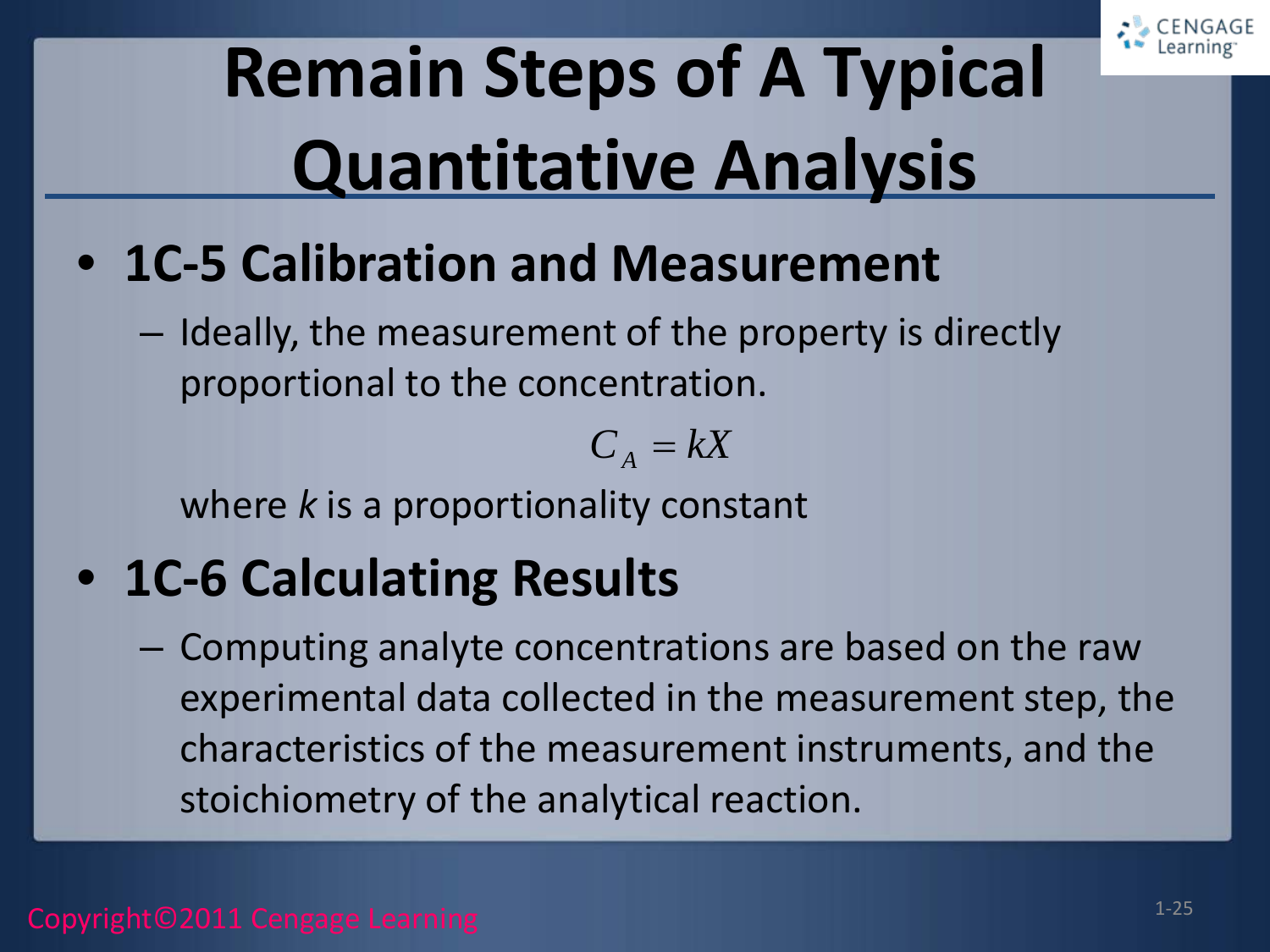

# **Remain Steps of A Typical Quantitative Analysis**

- **1C-7 Evaluating Results by Estimating Their Reliability**
	- Analytical results are incomplete without an estimate of their reliability.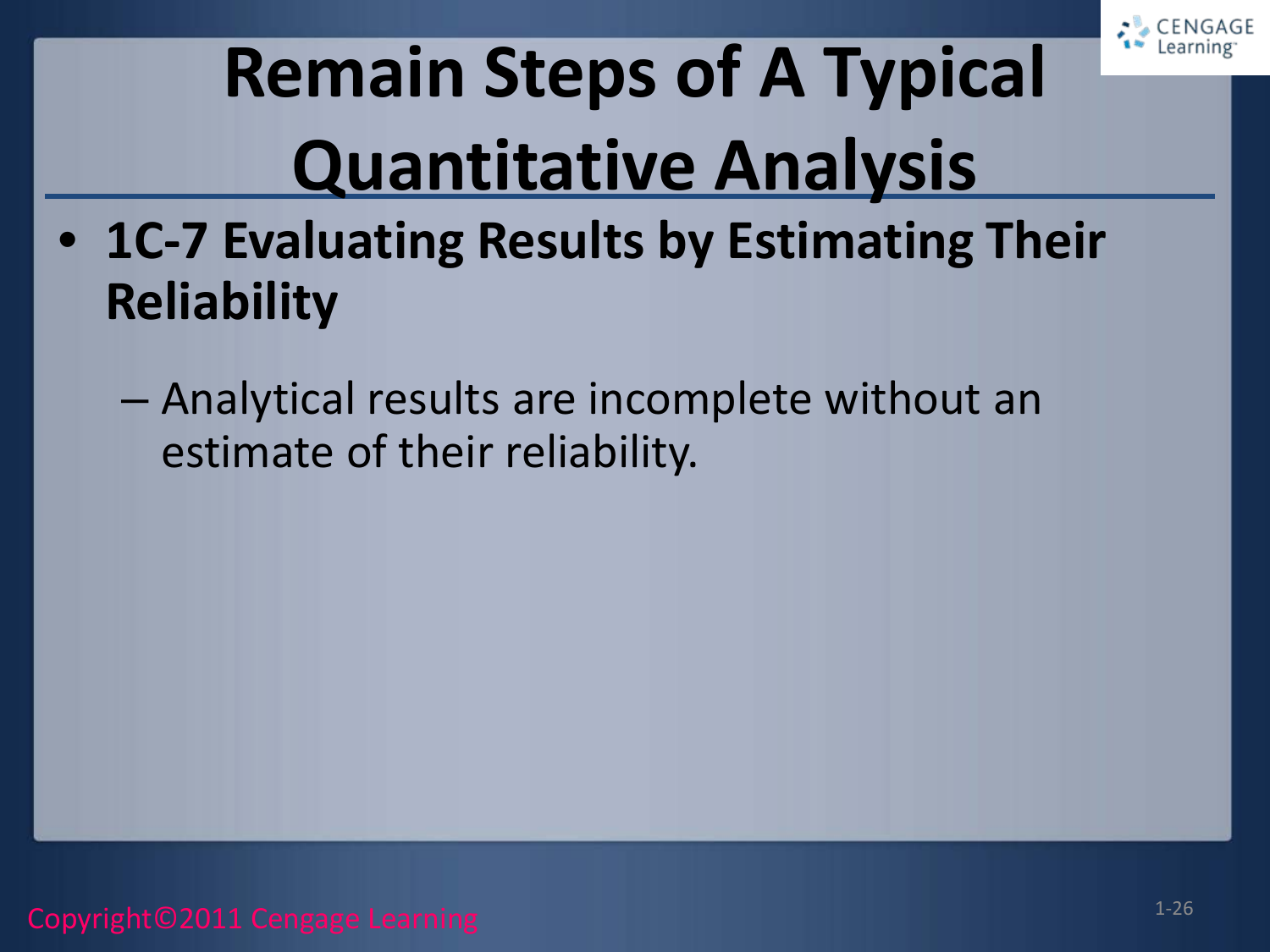**1D An Integral Role For Chemical Analysi Feedback Control Systems**

- Chemical analysis is the measurement element in all of these examples and in many other cases.
- The process of continuous measurement and control is often referred to as a *feedback system*, and the cycle of measurement, comparison, and control is called a *feedback loop [see next page].*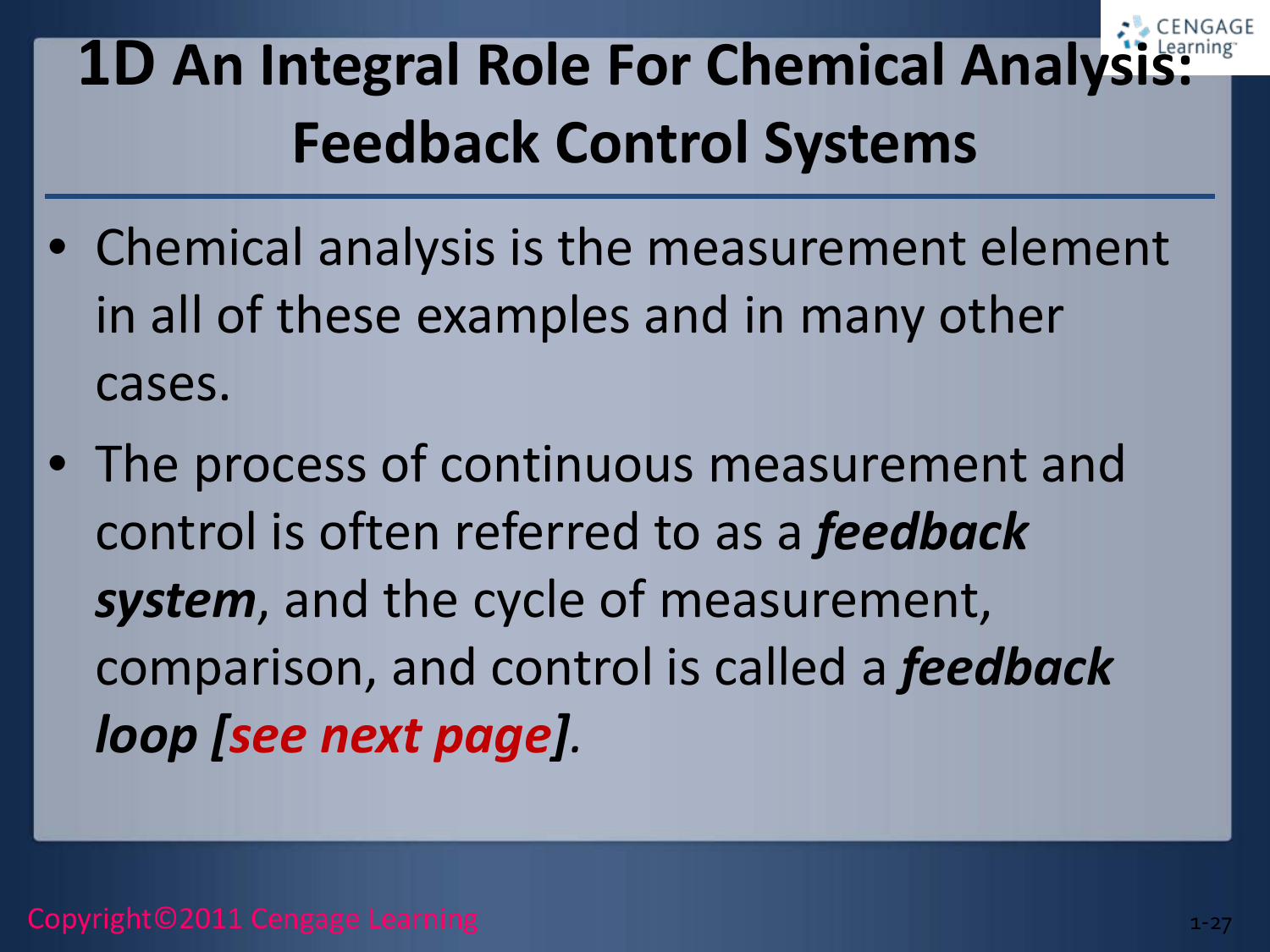

#### **Feedback Control Systems**



**Figure 1-3** Feedback system flow diagram. The desired state is determined, the actual state of the system is measured, and the two states are compared. The difference between the two states is used to change a controllable quantity that results in a change in the state of the system. Quantitative measurements are again performed on the system, and the comparison is repeated. The new difference between the desired state and the actual state is again used to change the state of the system if necessary. The process provides continuous monitoring and feedback to maintain the controllable quantity, and thus the actual state, at the proper level. The text describes the monitoring and control of blood glucose as an example of a feedback control system.